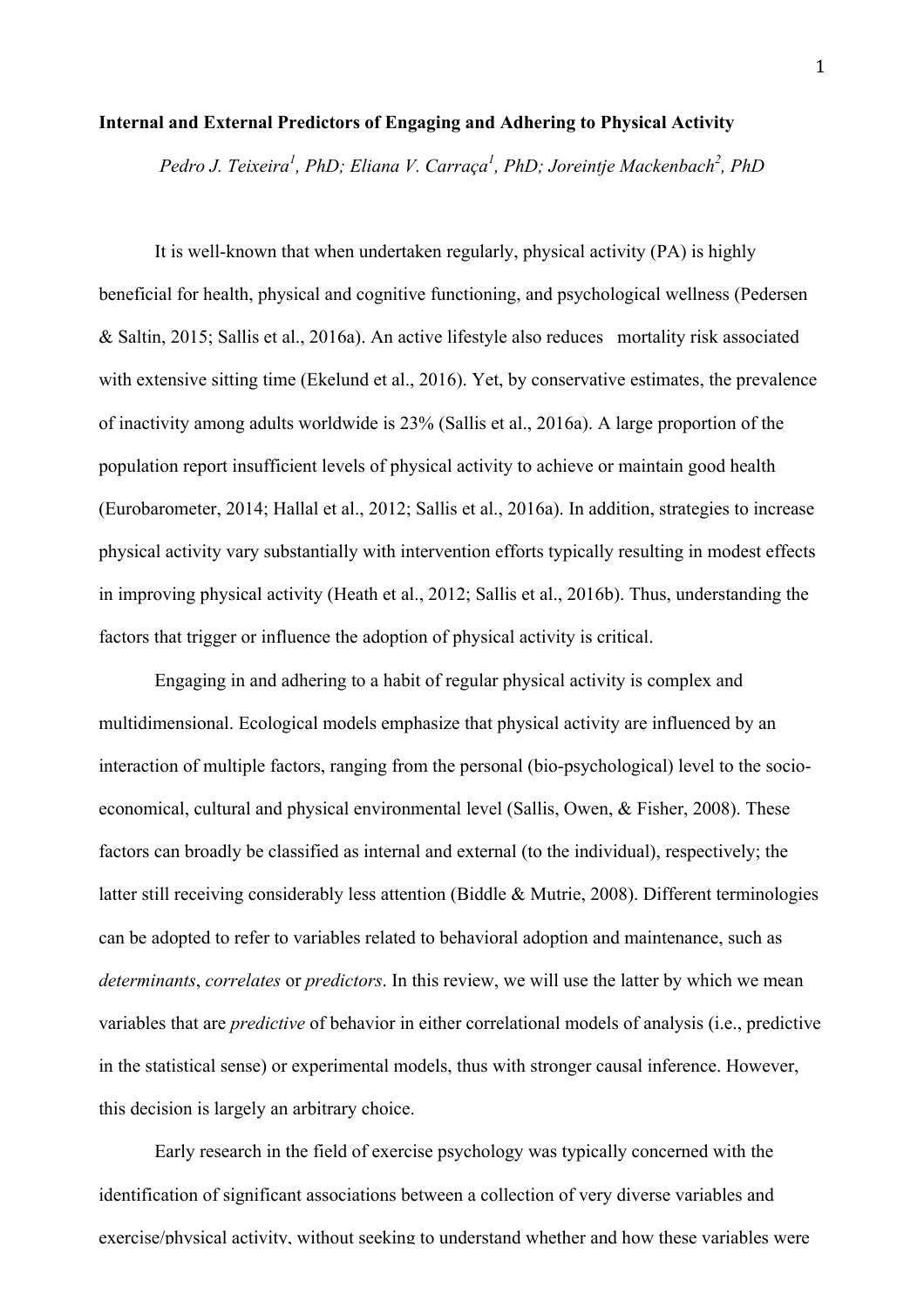mostly derived from theoretical models (Rhodes & Nigg, 2011), particularly at the personal level (e.g., self-efficacy, intrinsic motivation, perceived barriers and benefits, intention). Integration of concepts from several theories into a socioecological model, including interrelations between individuals and their sociocultural and physical environments, is now customary (Sallis et al., 2008). Yet, although external factors such as facets of the built environment have been gaining recognition as important predictors of physical activity (Bauman et al., 2012), this integrative model still challenges researchers and practitioners due to its lack of theoretical or mechanistic underpinnings (Rhodes & Nigg, 2011).

In this chapter, a historical perspective on the most prominent internal and external factors will be presented, followed by new insights on less explored predictors both at the individual and environmental levels (e.g. identity/schema, affective factors, distance to physical features such as bicycle lanes and parks), which have the potential to add to the current understanding of the promotion of physical activity. Finally, future avenues of research will be provided along with some practical implications of this body of research.

### **Internal predictors of physical activity**

Internal predictors of physical activity have been studied quite extensively, using two main approaches, an atheoretical approach and a theory-based approach. The first approach was broadly used in early research, which was mainly concerned with the assessment of associations between very diverse factors and physical activity. Predictors from this type of research have been organized into several categories, including demographic, biological, psychological, and behavioral, and summarized in several previous reviews (e.g., Bauman et al., 2012; Sallis et al., 2016a; Sallis & Owen, 1999; Trost, Owen, Bauman, Sallis, & Brown, 2002). We now provide a summary of those findings, largely based on review articles, which did not emphasize theoretical aspects.

Key demographic correlates of higher levels of physical activity include male gender, higher education level, and socioeconomic status. Age and non-white ethnicity have been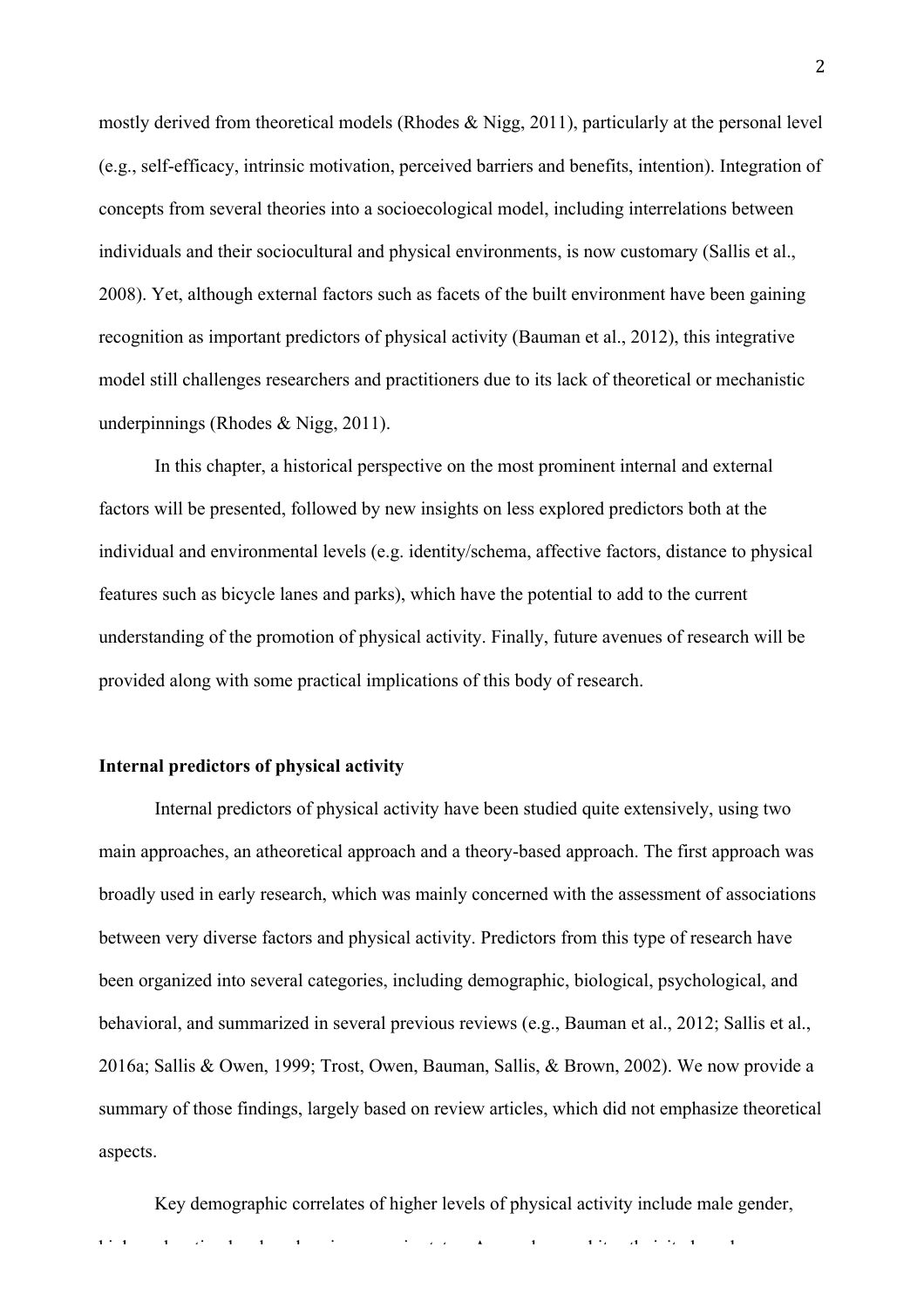al., 2002). Health status is one of the clearest correlate of physical activity in adults (Bauman et al., 2012), with individuals presenting chronic diseases and poorer levels of functional capacity being less likely to be physically active (Durstine, Gordon, Wang, & Luo, 2013). Overweight/obesity is inversely associated with physical activity levels (Bauman et al., 2012; Trost et al., 2002), and might even be a predictor of physical inactivity (e.g., Ekelund, Brage, Besson, Sharp, & Wareham, 2008). Physical activity characteristics, in particular, perceived effort, also appear to be negatively correlated with physical activity (Bauman et al., 2012). From the wide list of psychosocial measures studied thus far, self-efficacy remains the strongest and most consistent psychological correlate of physical activity (Bauman et al., 2012), despite a relative lack of experimental research to support its role as a mediator (Rhodes & Pfaeffli, 2010). Other psychological correlates include fewer perceived barriers towards physical activity, expected benefits, stronger intentions, and exercise enjoyment (Trost et al., 2002). In addition, prior reviews have found that physical activity was more likely in those using processes of behavior change according to the transtheoretical model (Bauman et al., 2012; Trost et al., 2002). Behavioral correlates that have been associated with current physical activity habits include prior (a history of) physical activity during adulthood, but not during childhood, suggesting a modest tracking of physical activity from childhood (Bauman et al., 2012; Trost et al., 2002). However, a more recent review of literature from Finland has found good tracking from early childhood to young adulthood activity levels (Telama et al., 2014). Although not all studies have shown a significant association between smoking and physical activity, most have reported an inverse association (Trost et al., 2002). There also seems to exist a relationship between the quality of dietary habits and engaging in regular physical activity, although this association has been less frequently studied (Trost et al., 2002).

One of the most recently published reviews on correlates of physical activity focused on research conducted in low and middle-income countries (Sallis et al., 2016a), as almost 75% of deaths related to non-communicable diseases occur in these countries (WHO, 2017). Results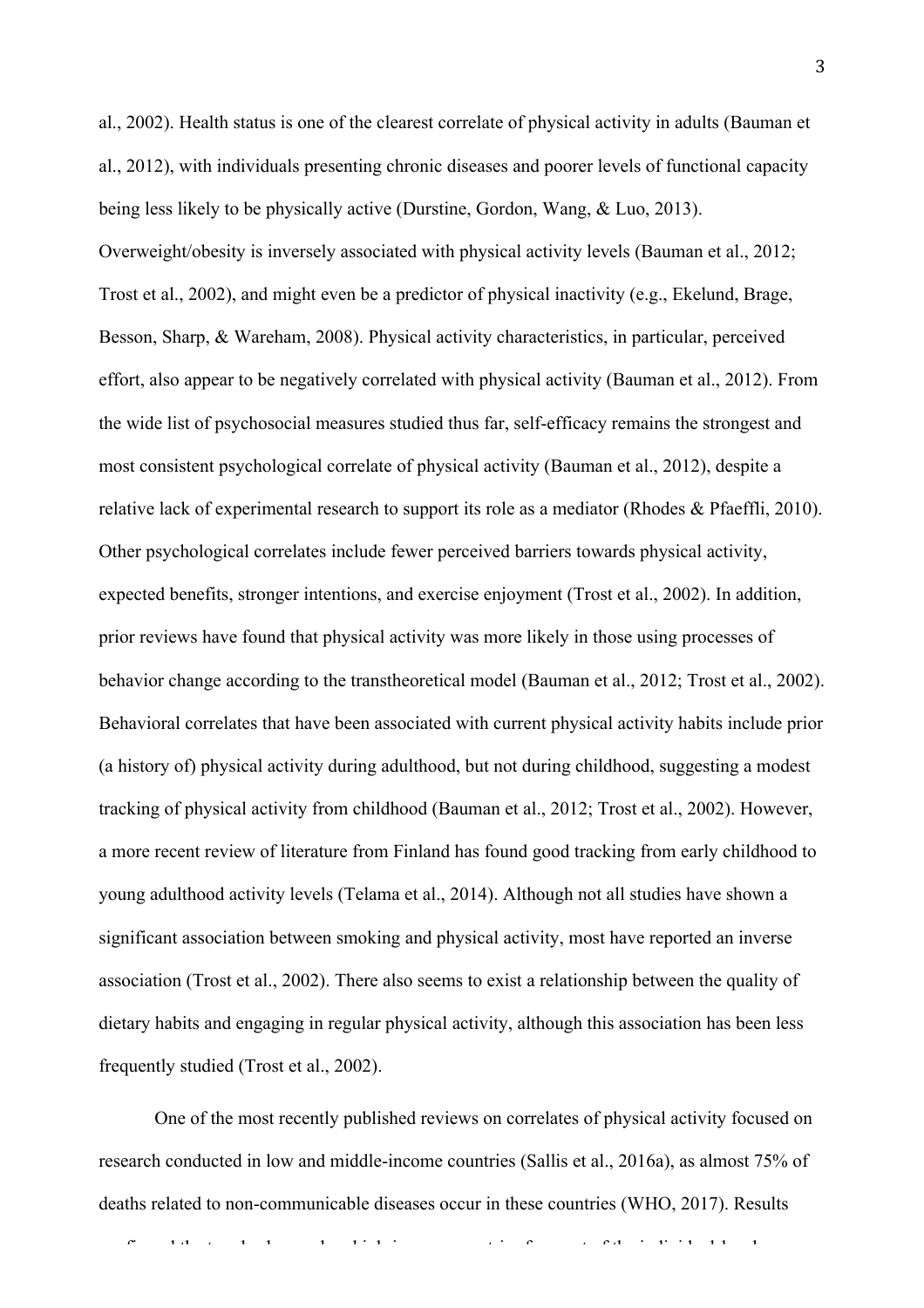associations with physical activity (Sallis et al., 2016a). Prior reviews have also suggested that physical activity correlates might be context and population-specific, differing, for instance, between occupational and daily-living contexts or between employed and non-employed individuals (e.g., Kaewthummanukul & Brown, 2006; Kirk & Rhodes, 2011).

Theoretical research can be a useful starting point for understanding people's behavior and could be helpful in developing more explanatory models of physical activity habits. Theories of motivation and behavior provide such a platform and theory-based research is broadly recommended (Michie, West, Campbell, Brown, & Gainforth, 2014). Theories provide a more in-depth understanding of causes of behavior including moderators and mediators of change, temporal sequences, and logical relations between different predictors. By identifying true mechanisms of action, theory-based research is especially useful to design interventions that target those mechanisms and test by which mechanisms they work, or fail to work (Michie et al., 2016). Most contemporary research on internal correlates of physical activity is, therefore, derived from theoretical models.

## *Current theories/models and results*

The four most prominent theories in this field are the Theory of Planned Behavior, Social Cognitive Theory/Self-efficacy Theory, the Transtheoretical Model, and Self-Determination Theory. Their most relevant features are summarized below along with a summary of findings for their predictive capacity for physical activity outcomes. A brief description of each follows.

The Theory of Planned Behavior (TPB) proposes that attitudes, subjective norms, and perceived behavioral control are antecedents of intentions, which constitute the proximal predictor of physical activity behavior (Ajzen, 1991). TPB is able to explain 24 to 27% of the variance in physical activity behavior according to previous reviews (Hagger, Chatzisarantis, & Biddle, 2002; McEachan, Conner, Taylor, & Lawton, 2011). Prior meta-analytical research has found large effect sizes between intentions and physical activity, and has shown that intentions

are best predicted by attitudes and perceived behavioral control, and less social, and less social, and less social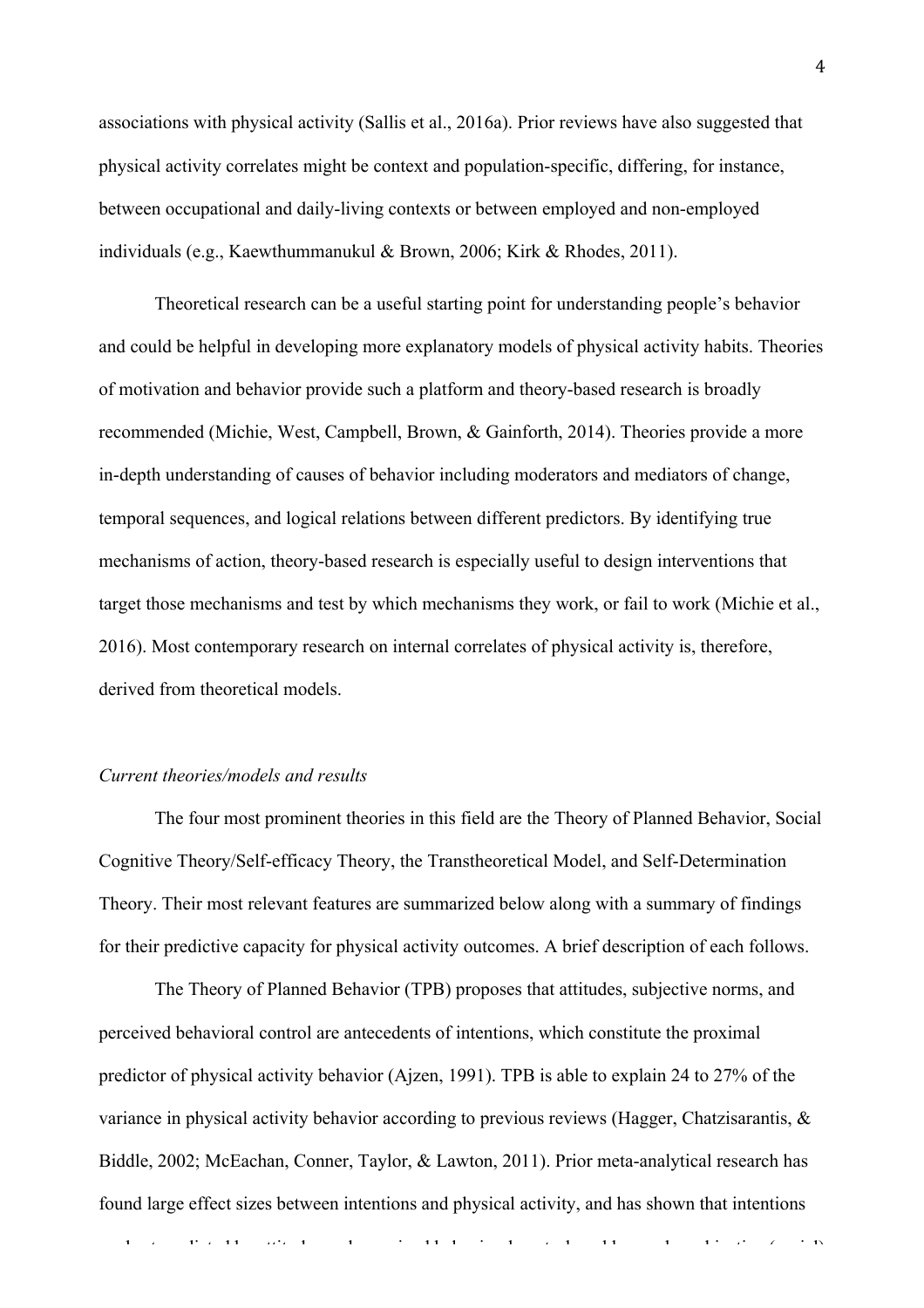Symons-Downs & Hausenblas, 2005). Yet, a more recent review of *mediators* of physical activity behavior was only able to find three intervention studies testing TPB, and none formally testing the mediation paths proposed by TPB, despite more than 200 correlational studies using the theory (Rhodes & Pfaeffli, 2010).

Prior research has also indicated that TPB does not account for all the variance in intention and behavior (Biddle & Mutrie, 2008). For instance, Hagger et al. (2002) found that past behavior reduced the strength of other TPB paths, suggesting that studies not assessing it could be getting artificially high correlations. Habit has also been shown to account for an additional 7 % of variance in physical activity after adjusting for intentions, supporting the hypothesis that engagement in physical activity involves both conscious and automatic components (Rhodes, de Bruijn, & Matheson, 2010).

Social Cognitive Theory (SCT) conceives behavior as the result of a complex interaction between the individual, environment, and behavior. Self-efficacy constitutes the pivotal construct of this theory, influencing the behavior directly and indirectly through the other model constructs (Bandura, 1997). Anticipatory outcome expectations is the second most important construct within SCT, and along with socio-cultural factors that might facilitate or hinder behaviors, will affect physical activity indirectly through goals/intentions and self-regulation skills (Bandura, 2004).

Overall, SCT is able to explain about one-third of the variance in physical activity (Young, Plotnikoff, Collins, Callister, & Morgan, 2014). In this meta-analytic review, selfefficacy, self-regulation skills, and behavioral intentions were consistently and positively associated with behavior, while outcome expectations and socio-structural (external) factors were not (Young et al., 2014). Specifically, 60% of the models showed a significant direct effect of self-efficacy on physical activity, while 44% showed a significant indirect effect (though only 9 of 25 studies reported these effects). The goal construct, either represented by self-regulation measures (i.e., goal setting, planning) or behavioral intentions, was directly associated with physical activity, in 70% and 86% of the studies, respectively (Young et al., 2014). This finding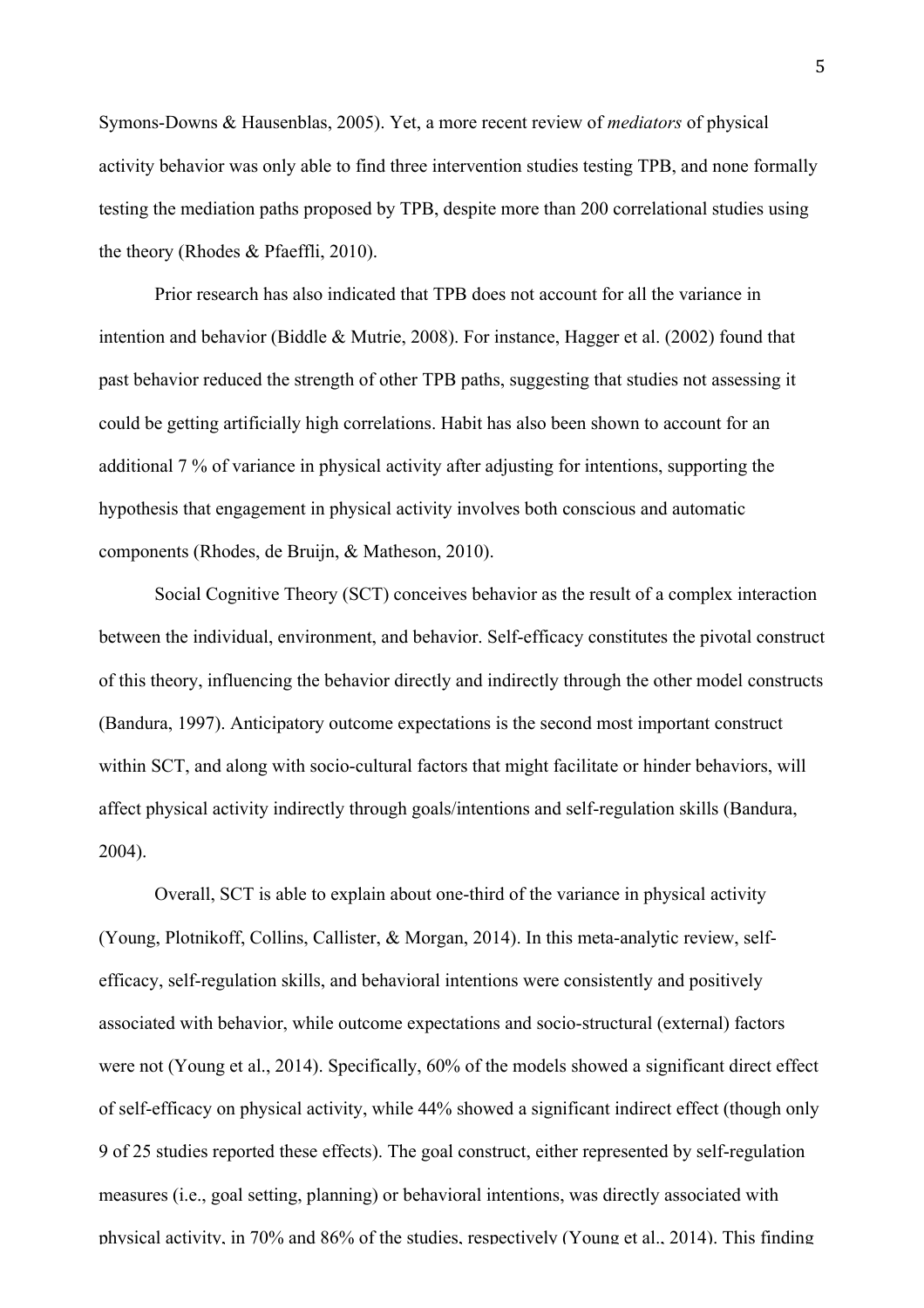highlight the relative importance of the goal construct, which has been frequently ignored in prior SCT research (Rhodes & Nigg, 2011; Young et al., 2014). Still, only 40% of the models measured all the major SCT constructs, and only 4% used valid and reliable scales (both aspects that have been shown to moderate the proportion of variance explained in physical activity; Young et al., 2014).

The Transtheoretical Model (TTM) is an integrative model proposing that behavior change involves movement through several stages (pre-contemplation, contemplation, preparation, action, maintenance, and termination), and includes multiple processes of change (i.e., cognitive/thinking and behavioral strategies), decisional balance (i.e., weighing the pros and cons of behavior change), and self-efficacy (Prochaska & DiClemente, 1982).

Generally, support has been found for most TTM correlates of stage membership: processes of change, self-efficacy, and decisional balance pros show increased levels at more advanced stages of change, whereas temptations and decisional balance cons tend to be lower in later stages of change (Spencer, Adams, Malone, Roy, & Yost, 2006). However, more recent reviews found that very few intervention studies (i.e., 29%) have been developed using all TTM constructs (Hutchison, Breckon, & Johnston, 2009), or have formally tested TTM constructs as mediators of change in physical activity behavior (i.e., 5%; Rhodes & Pfaeffli, 2010).

Taken together, these findings suggest that the efficacy of TTM-based approaches in changing physical activity cannot be accurately determined (Hutchison et al., 2009; Rhodes & Pfaeffli, 2010). Further criticisms of the TTM have been noted, on both theoretical and empirical grounds (e.g., West, 2005) suggesting that, despite its descriptive face value – any given person can be placed on a relative position from not considering change to behavioral maintenance – TTM's usefulness in intervention research and practice is very limited.

Self-Determination Theory (SDT) is a comprehensive macro-theory of human personality and motivated behavior, which advocates that the satisfaction of the basic psychological needs of autonomy, competence, and relatedness, is required for the endorsement of autonomous motivations, long-lasting behavior adherence, and increased well-being (Deci & Ryan, 2000).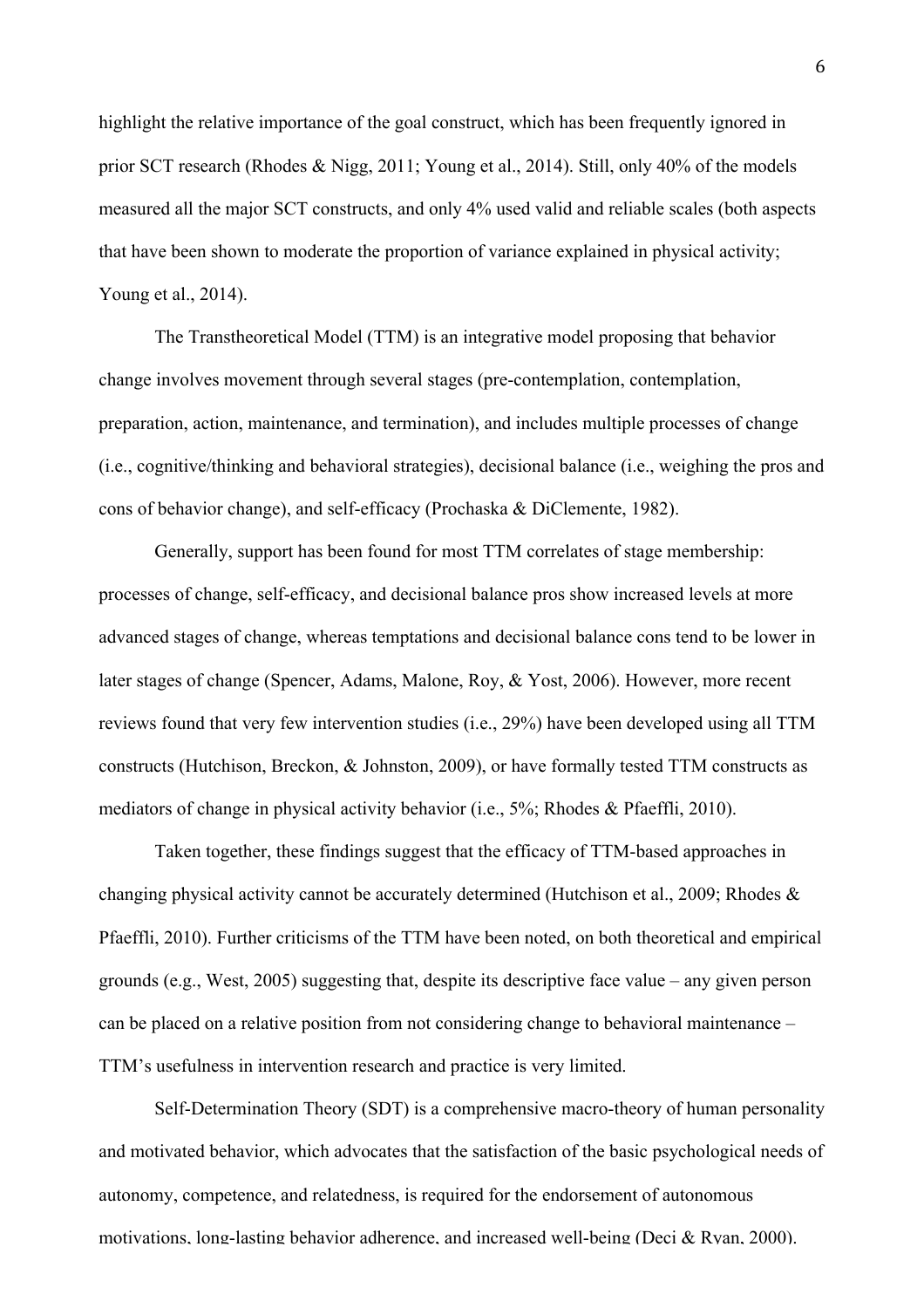according to SDT (Kasser & Ryan, 1996).

A previous systematic review highlighted the importance of more autonomous motivations in fostering physical activity (Teixeira, Carraça, Markland, Silva, & Ryan, 2012). Perceived competence and more intrinsic goals were also consistent predictors of increased physical activity across a range of samples and settings; however, most studies were crosssectional (63%) and mainly tested the association between motivational regulations and physical activity (79%). Only a few SDT-based interventions designed to promote physical activity were identified in a review by Teixeira et al. (2012). Of these, only three employed a comprehensive set of strategies more fully embracing SDT core principles. These factors precluded the accurate testing of SDT-based interventions' efficacy. Since then, new interventions informed by SDT have been developed (e.g., Duda et al., 2014; Friederichs, Oenema, Bolman, & Lechner, 2015; Van Hoecke et al., 2013; Weman-Josefsson, Johnson, & Lindwall, 2016), generally supporting the role of autonomous motivation in physical activity adherence.

In conclusion, extensive validity testing of TPB, TTM and SDT exists, suggesting that these theories are helpful in predicting physical activity. However, as highlighted, most research on these theories relies on cross-sectional/correlational data, which prevents a definitive estimation of their usefulness in exercise / activity behavior change. More intervention studies are thus required. It is also critical that future studies test a higher number of key theory constructs to allow more precise behavioral predictions. For example, in the case of SCT, research has mainly focused on the role of self-efficacy (Rhodes & Nigg, 2011; Young et al., 2014). Finally, it would be relevant to test more parsimonious / unique models in the physical activity domain that could, for instance, eliminate those constructs that frequently show weak or insignificant associations (e.g., subjective norms in TPB) and include new and promising constructs in the prediction of physical activity (e.g., affect-related constructs [more below on this topic]).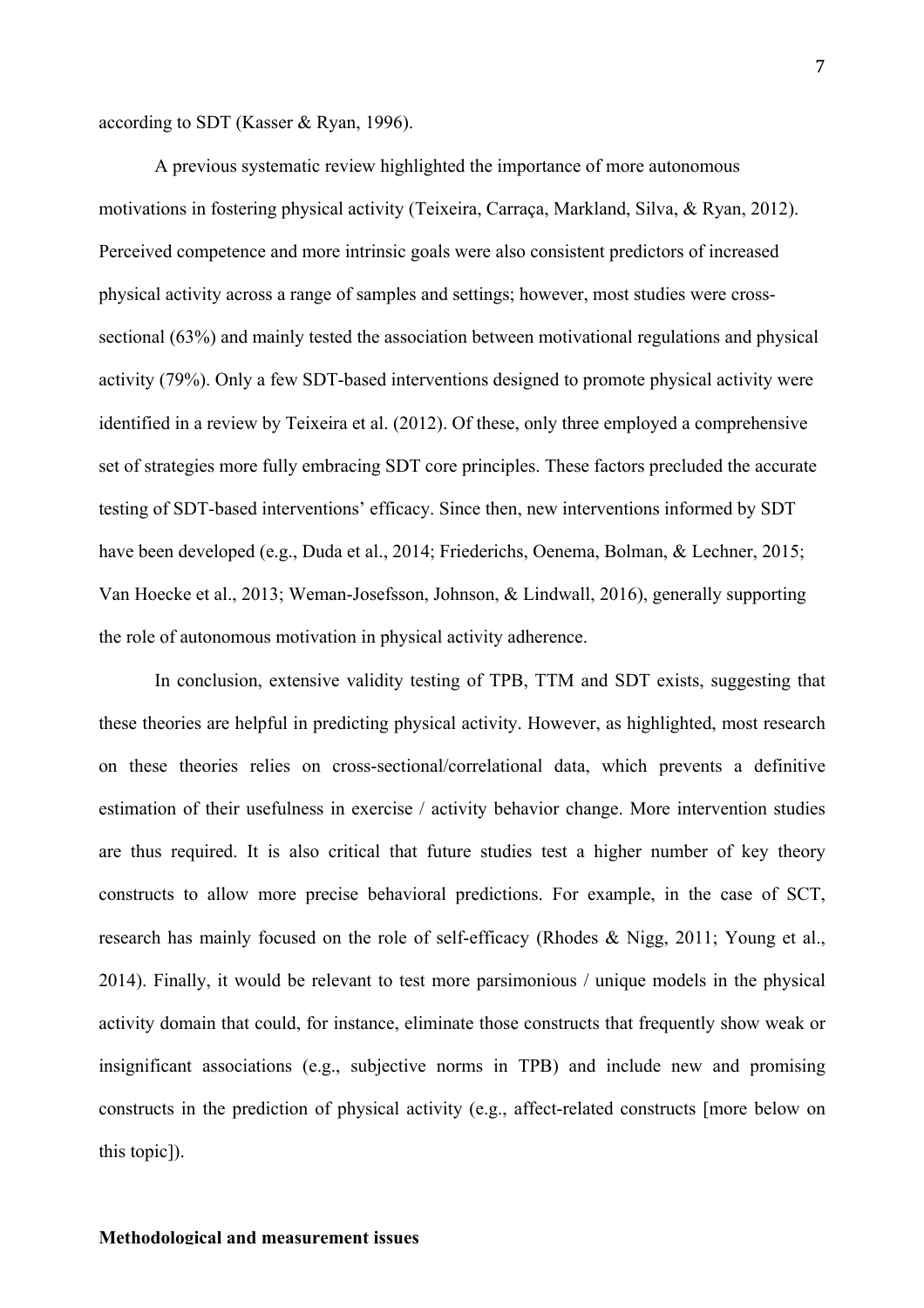continues to be derived mostly from cross-sectional research. Despite evidence suggesting that no substantial differences in the prediction of physical activity exist between cross-sectional and experimental designs (Rhodes & Plotnikoff, 2005; Teixeira et al., 2012; Young et al., 2014), cross-sectional research needs to be complemented with more applied intervention studies that adequately model, implement, and test the key hypotheses of the theory in question. In effect, the few intervention theory-based studies that exist rarely include or test all of the theory's constructs. This is true for research using SCT (Young et al., 2014) or SDT (Teixeira et al., 2012), just to cite two theories. Clearly, more studies including more/all constructs within these theories, as well as their interactions, are needed.

The latest available review on theory-based mediators of physical activity indicated that half of the theory-based interventions reviewed (i.e., 11 of 22 interventions) were not able to effectively change participants' physical activity, nor the mediators in-between (Rhodes & Pfaeffli, 2010). Methodological study quality appears to be an important moderator of the explanatory power of theoretical models, with higher quality models explaining more variance in physical activity than lower quality models (Young et al., 2014). Poor quality studies seem to dominate research in this particular area. In addition to the reliance on cross-sectional designs, common limitations include the use of highly variable measures to assess the same construct, the use of inappropriate measures (i.e., behavior-unspecific, non-comprehensive, lacking information regarding internal consistency or test-retest reliability), non-random selection of participants, no power calculations provided, and lack of adjustment for past behavior (Teixeira et al., 2012; Young et al., 2014). McEachan et al. (2011) also noted that methodological characteristics moderated behavioral effect sizes, with behaviors assessed in the shorter term and through self-report better predicting physical activity. Heterogeneity within samples with regard to factors such as age, gender, weight or body composition, and fitness status may be contributing to variability across studies, and has been indicated as a major limitation (Teixeira et al., 2012). Moderation analyses to evaluate the influence of these factors are rarely conducted, but there may be much to learn from examining profiles that are specific to different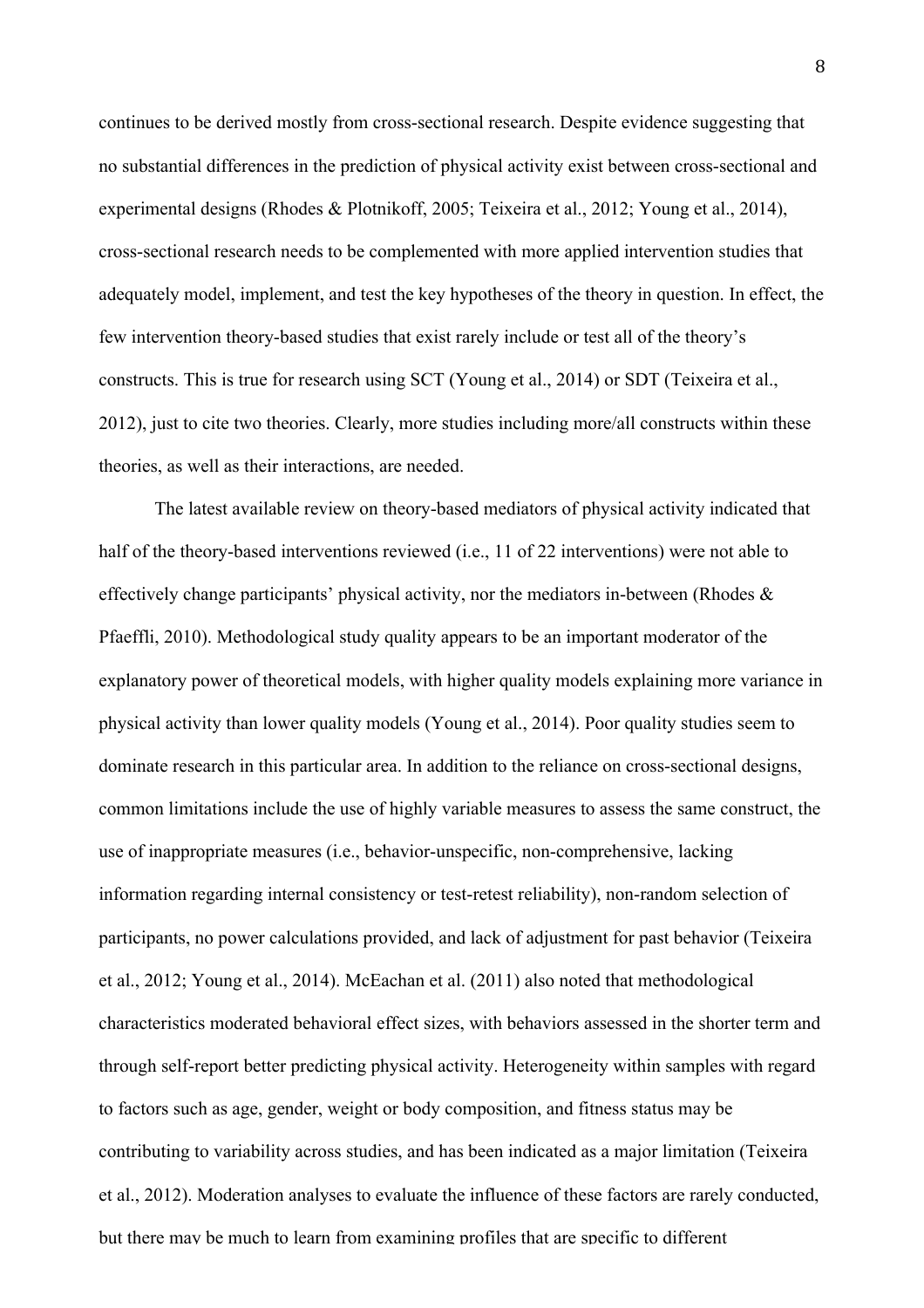different patterns of motivation have been observed between long-term exercisers and beginners (Sebire, Standage, & Vansteenkiste, 2008).

In summary, more applied intervention studies that adequately test the major propositions of each theory, preferentially including all constructs within these theories and considering their interactions and causal relationships, are critical to advance research in this field. It is also important that studies with higher methodological quality (e.g., stronger designs, appropriate measures, testing moderating effects) are developed to increase our capability in predicting physical activity.

### **Recent and innovative research**

The most popular theories in contemporary physical activity research have shown mixed success in changing health behavior (Conn, Hafdahl, & Mehr, 2011), inspiring the exploration of new alternative routes that place less emphasis on cognitive and reasoned action approaches (Rhodes & Nigg, 2011). Two areas show some promising results and have the potential to make important additions to the understanding of physical activity and complement the most prominent theories.

The affective response to physical activity – whether by anticipation of its (affective) benefits or by hedonic experiences during and after the behavior – has been postulated as an important predictor of future physical activity (Bryan, Hutchison, Seals, & Allen, 2007; Williams, 2008). Key motivational mediators include affective attitude, self-efficacy, and intention to be physically active (Rhodes, Fiala, & Conner, 2009; Williams & Evans, 2014).

In 2013, Ekkekakis and colleagues reviewed and summarized the role of affect in exercise behaviors, describing it as "the driving factor of physical activity motivation" (Ekkekakis, Hargreaves, & Parfitt, 2013), paving the way for research exploring dual-system models of decision-making, which include both reflective and affective components. A more recent systematic review indicated that positive changes in the basic (pleasure/displeasure) affective response to moderate intensity exercise was associated with future physical activity and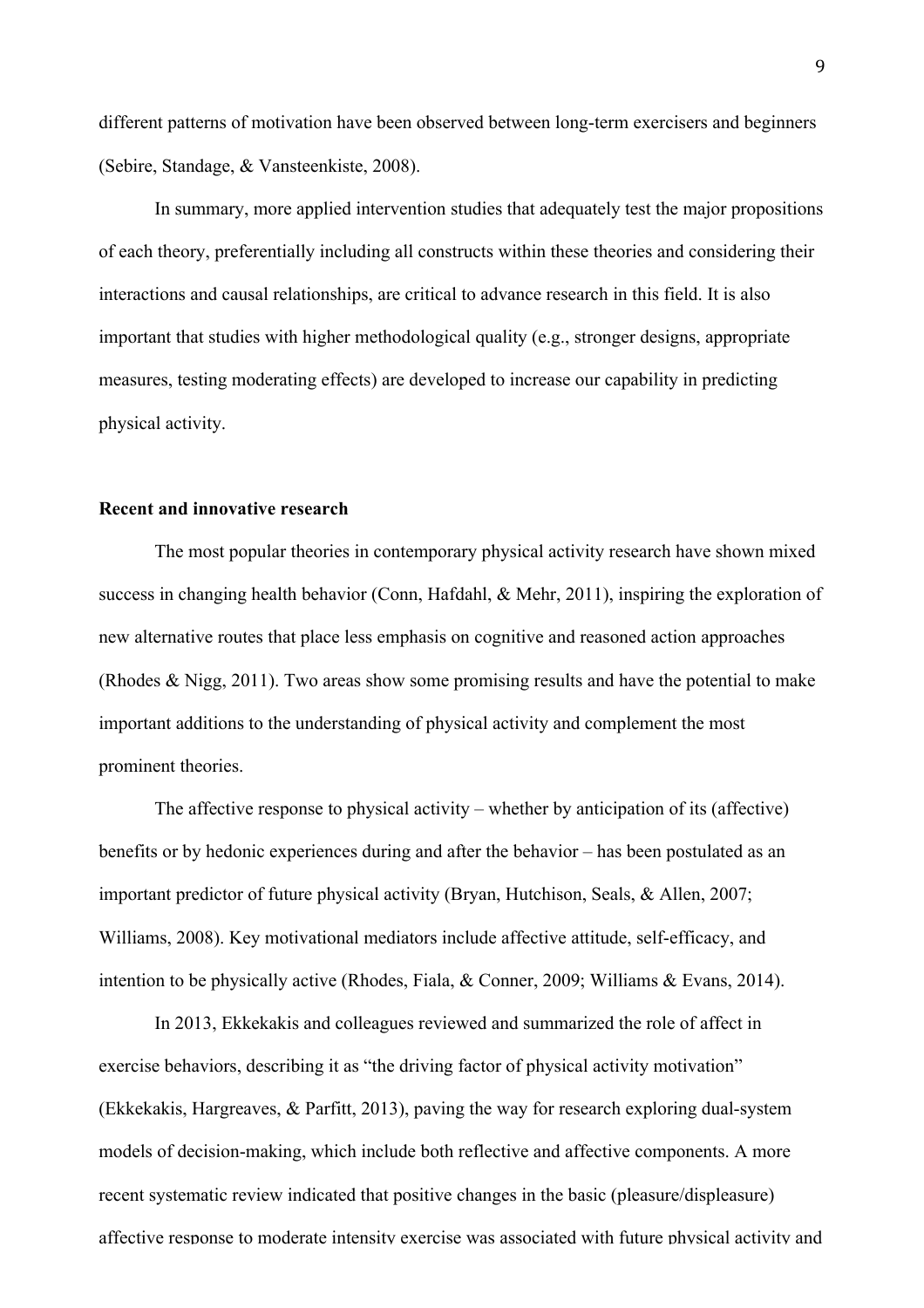predictive of future physical activity compared to more proximal consequences (i.e., affective response during exercise). This review further evaluated how the affective response to physical activity related to major potential mediators of behavior, showing negligible relations with intention, mixed findings for self-efficacy, and reliable medium-sized associations with affective appraisals about future physical activity (i.e., enjoyment, intrinsic motivation, affective attitude). These findings support the basic premise of hedonic theories of behavior (Johnston, 2003), suggesting that affective experiences during exercise might have an important role on sustained behavior adoption. Formal mediation analyses and practical application studies are warranted to confirm and extend current research on this topic.

Another construct that may improve current understanding of physical activity is identity. Generally, identity refers to self-referenced mental representations and associated thoughts and feelings we have in a given role; in other words, how we think and feel about ourselves in that particular role (Burke, 2006). In relation to exercise/physical activity, one can think of individuals who describe themselves as 'athletes', as 'runners' or as 'commuter bikers'; examples of people in whom we might expect identity-related aspects featuring high in their motivation to be physically active. Because of its convergence with the construct of self-schema (see Rhodes, Kaushal, & Quinlan, 2016), identity and schema will be considered together herein.

Identity/schema is thought to be linked to intention and subsequent behavior through wider personal and sociocultural contexts, while the constructs from the most prominent behavior change theories tend to be within-behavior specific (Rise, Sheeran, & Hukkelberg, 2010). Identity/schema is also thought to represent a maintenance rather than an adoption-based concept, given that it is likely shaped long after initial physical activity intentions and behavior have occurred. Its role in translating intentions into behavior may therefore be especially relevant (Rhodes & Yao, 2015). Moreover, it may constitute a central source of automatic motivation (Williams & Evans, 2014), given that its mechanisms are believed to be both reflexive and context-activated (Stets & Burke, 2000), which set them apart from most contemporary theories/constructs of exercise motivation, largely cognitive and individually-focused. Self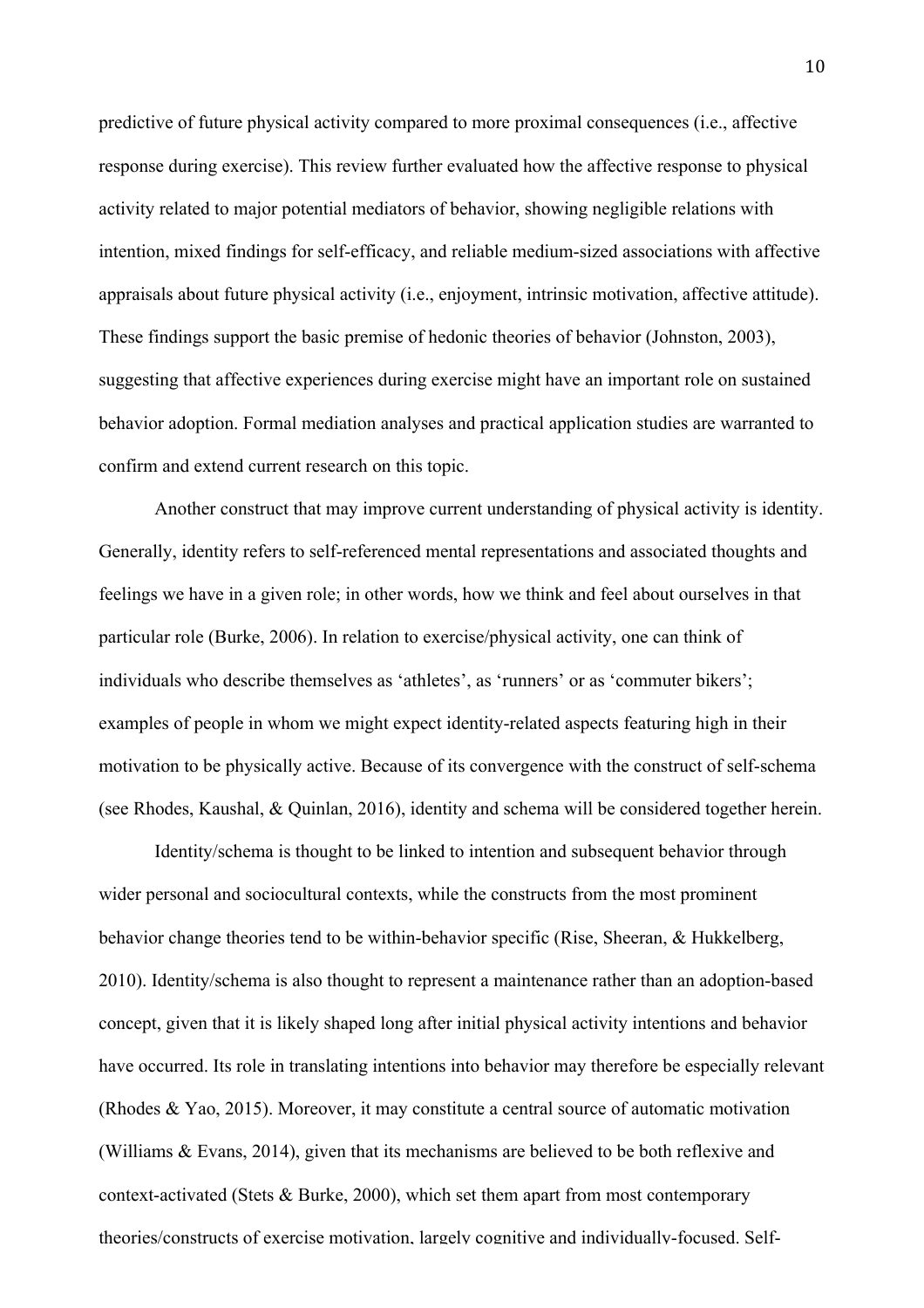explicitly refers to motives which are deeply "internalized" (i.e. congruent with one's identity and values; Deci & Ryan, 2000).

A recent meta-analytic review confirmed most of these hypotheses (Rhodes et al., 2016): self-schema/identity was identified as a strong correlate of physical activity behavior, paralleling the associations observed between intentions and behavior in the literature (Bauman et al., 2012). Consistent with previous research (Rise et al., 2010), self-schema/identity was found to be a reliable predictor of intentions to be physically active, even after adjusting for social cognitive constructs (Rhodes et al., 2016). It was also found to moderate the intention-behavior association, further supporting its potential to reduce the intention-behavior gap (Rhodes & Yao, 2015). Likewise, schema/identity was a consistent predictor of self-regulation strategies and selfregulation efficacy, suggesting that it may be linked to the use of volitional strategies that have been shown to be closely related to successful physical activity behavior change (Rhodes & Pfaeffli, 2010). Still, available evidence is too scarce and mostly correlational; hence, these findings need to be interpreted with caution, and confirmed in future experimental research (Rhodes et al., 2016).

## **External predictors of Physical Activity**

Next to internal (individual-level) predictors, external (environmental-level) predictors of physical activity are also of importance in understanding exercise behavior. These predictors can be defined as the broader 'context' in which physical activity takes place, and include, among other factors, physical activities of peers, the activity-friendliness of the home neighborhood, and policies that stimulate active travel. External predictors, such as environmental influences, are not well understood, but potentially constitute the most modifiable class of influences that should be targeted through public health interventions aimed at increasing population levels of physical activity (Owen, Leslie, Salmon, & Fotheringham, 2000). Indeed, environments can act as barriers to or facilitators of physical activity and environmental modifications may have a large impact on the physical activity levels of whole groups.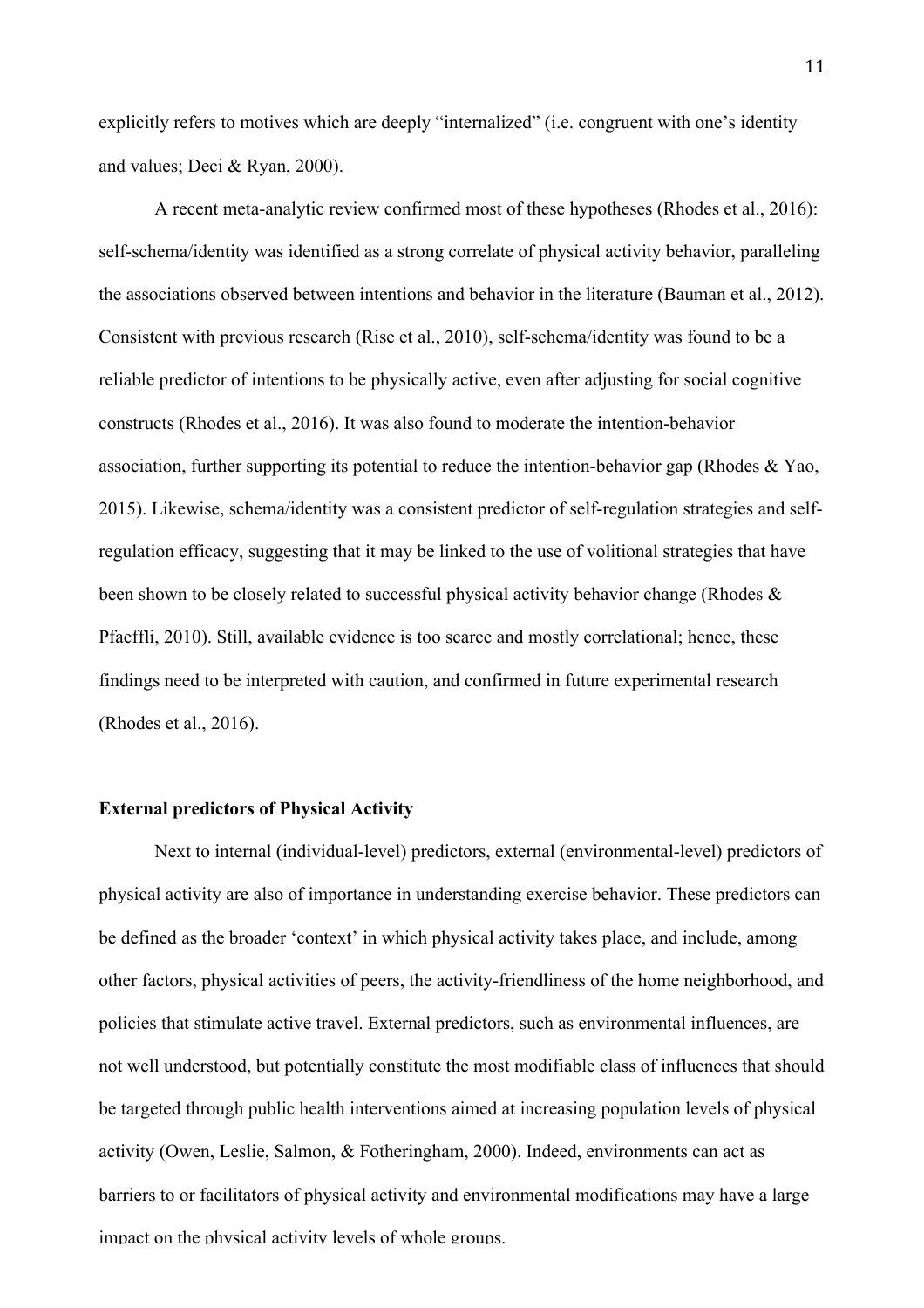A number of theories emphasize the importance of external predictors of physical activity. Behavioral Choice Theory proposes that both internal processes and external processes, and their interactions, influence behavioral choices (Rachlin, 1989). SCT, on the other hand, stresses that self-efficacy influences physical activity via goal setting and outcome expectations, but also via socio-cultural factors such as social support and perceived environment. SCT proposes that behavior is a function of constant reciprocal interaction between personal and environmental factors (Bandura, 1997).

Young and colleagues (2014) summarized the literature investigating the use of SCT to explain physical activity, and found that the pathways from self-efficacy to physical activity via socio-structural factors were found to be very inconsistent, with only 16% of the associations between perceived environment and physical activity reported as significant. This may partly be explained because SCT is mainly used for explaining challenging or novel behaviors (Lox, Martin-Ginis, & Petruzzello, 2006) – thereby being potentially less influential for engaging in habitual physical activities.

'Social ecological' models recognize the influence of the broader context in which behavioral choices are made (Green, Richard, & Potvin, 1996; Sallis et al., 2008). Sallis et al. (2008) developed the 'Ecological Model for Four Domains of Active Living', identifying factors at the intrapersonal level, the perceived environment, wider behavior settings, and the policy environment that influence active recreation, active transport, household activities and occupational activities (Sallis et al., 2006). The environment (e.g., perceived environment, behavior settings, policy environment) can be classified into different types of environments. The *physical environment* refers to 'what is available', including opportunities for participation in leisure, occupational or incidental activity, such as the availability of cycle paths, accessible stairs in buildings and availability of sports grounds (Swinburn, Egger, & Raza, 1999). The physical environment is sometimes divided into the 'built' and the 'natural' environment, distinguishing between man-made (e.g., cycle paths) and natural (e.g., beaches) environmental features.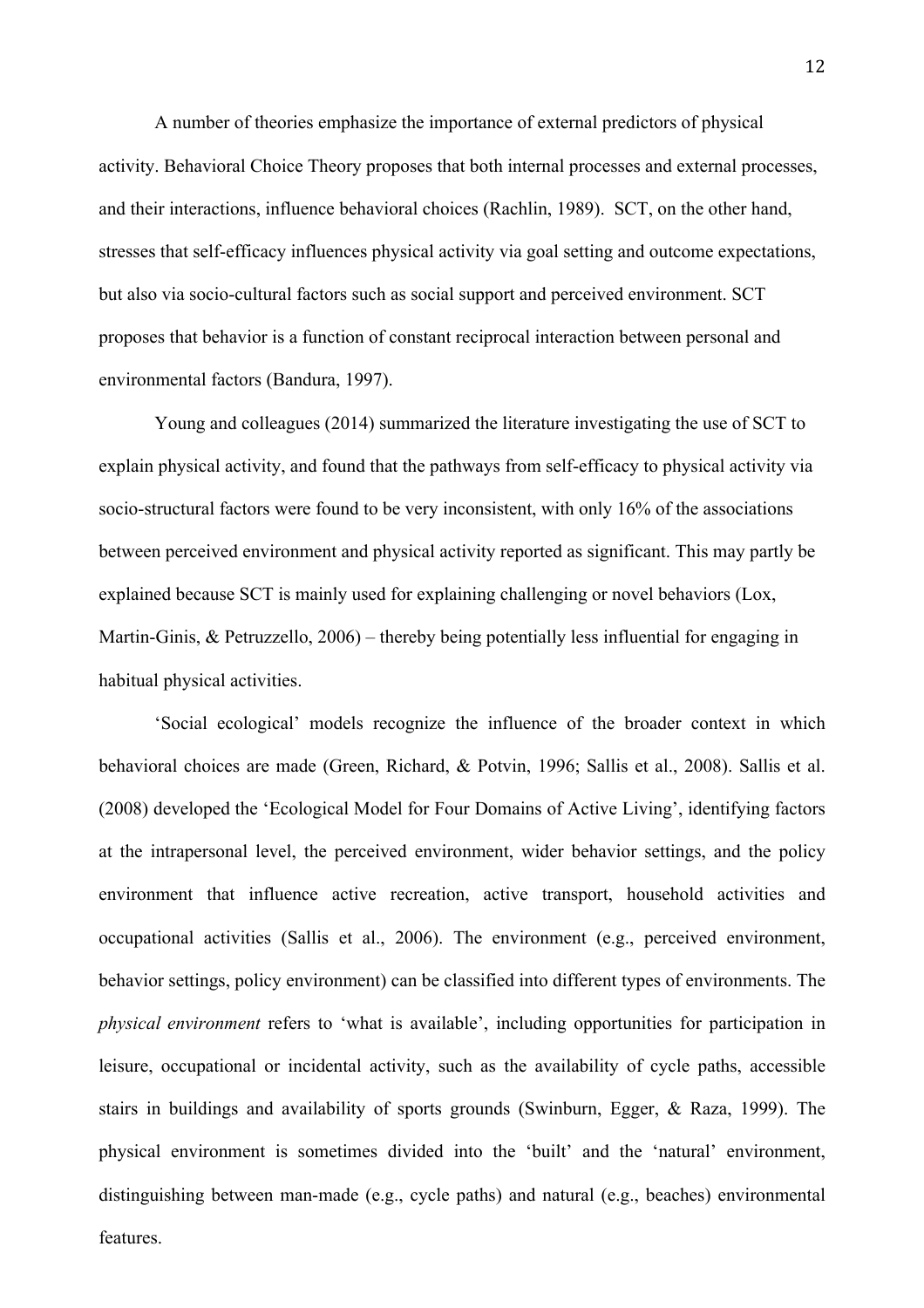between the physical environment and physical activity have been published, whether focused on walking (e.g., Saelens & Handy, 2008), active travel (e.g., Cerin, Nathan, Van Cauwenberg, Barnett, & Barnett, 2017), or other forms of physical activity (e.g., McCormack & Shiell, 2011). In addition, one literature review studied the relation between the home physical environment and physical activity (Kaushal & Rhodes, 2014), and one review described the evidence for social environmental influences on physical activity (McNeill, Kreuter, & Subramanian, 2006). Most of the primary studies included in these literature reviews were observational, crosssectional studies, providing a modest body of evidence for environmental determinants of physical activity.

These reviews, a reflection of prior empirical research, showed that the availability, accessibility and convenience of destinations and facilities, as well as the general functionality of the neighborhood were positively associated with various levels of physical activity (McCormack et al., 2004; McCormack & Shiell, 2011). Malambo and colleagues found that residential density, safety from traffic, recreational facilities, street connectivity and high walkable environment were associated with physical activity (Malambo, Kengne, De Villiers, Lambert, & Puoane, 2016). Factors consistently associated with domains of physical activity were walkability (including street connectivity and residential density), access to facilities and destinations, compact development patterns, and overall functionality of the neighborhood (including dedicated cycling routes/paths). Less consistent evidence is found for proximity to parks and recreation areas, aesthetic features, perceptions about traffic and busy roads and feelings of safety. Overall, environmental attributes seem to be more important for active travel (i.e., transport-related physical activity) than for leisure time physical activity (Ewing, 2005; McCormack & Shiell, 2011; Saelens & Handy, 2008; Van Holle et al., 2012), and the evidence is somewhat stronger for older populations who may be more dependent on their neighborhood environment (Cerin et al., 2017; Moran, Van Cauwenberg, Hercky-Linnewiel, Cerin, & Deforche, 2014; Van Cauwenberg et al., 2011). Most studies, however, were conducted in urban environments only, and are unlikely representative of rural areas, which might comprise unique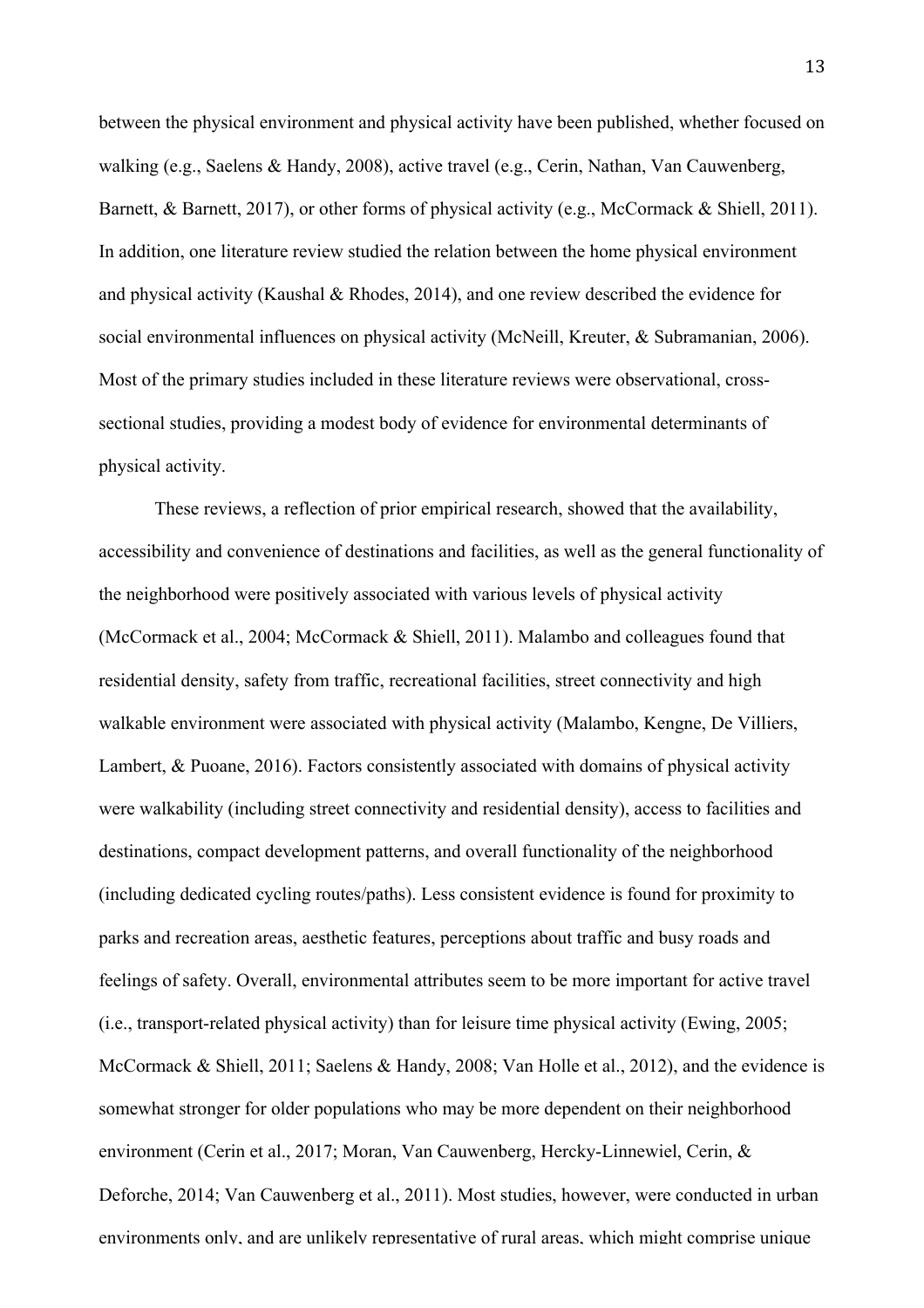In addition, the importance of environmental features may depend on the broader context. Alfonzo describes the 'hierarchy of walking needs', suggesting that there are various 'levels' of environmental conditions that can be met. First, walking needs to be feasible. Second, the environment and its destinations need to be accessible. Third, the environment needs to be safe. Fourth, the environment should be comfortable for walking. Fifth, the environment should be pleasurable (Alfonzo, 2005). This may be true for other physical activities as well. For example, in areas where there are no cycling paths (i.e., lack of feasibility), pleasurability (e.g., aesthetics) may not be associated with cycling, whereas in areas where cycling is feasible and safe, and destinations are accessible, comfort and pleasurability may start to play a more important role. For instance, a recent study conducted across 14 cities worldwide showed that residential density, intersection density, public transport density, and number of parks were four factors consistently associated with physical activity (Sallis et al., 2016b), suggesting that there is a basic set of urban design features (i.e., cities built for car use or for active transportation) that may stimulate several forms of physical activity.

For the home environment, there is limited evidence for an association with physical activity (Kaushal & Rhodes, 2014). This may be because most moderate-to-vigorous physical activities are conducted outside the home, and the home environment may mainly influence *in*activity and sedentary behaviors (O'Donoghue et al., 2016).

More recent studies have focused on whether environmental changes (i.e., experiments) can actually influence the physical activity levels of communities and populations (Benton, Anderson, Hunter, & French, 2016; Hunter et al., 2015; Martin, Ogilvie, & Suhrcke, 2014; Mayne, Auchinclos,  $\&$  Michael, 2015). Martin and colleagues concluded that natural experiments do not necessarily provide more consistent evidence for an association between the physical environment and physical activity (Martin et al., 2014). However Benton and colleagues suggest that the limited evidence from natural experiments does indicate that changes in the built environmental may lead to increases in physical activity levels. However, they also note that effect sizes are generally more modest than in single cross-sectional studies, and that many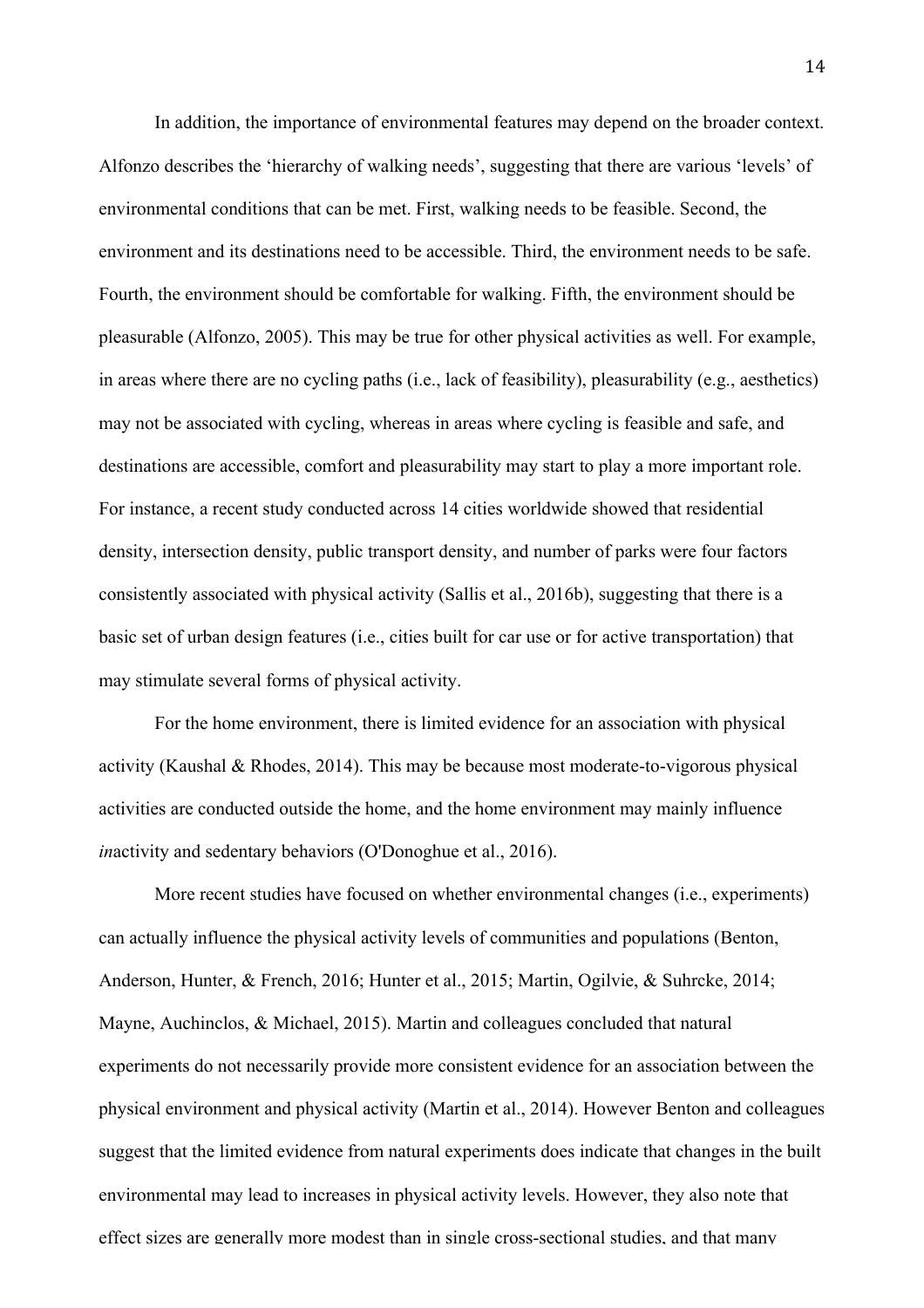Natural experiments generally showed stronger results when the intervention involved improvements to active transportation infrastructure, and when investigating specific behavior settings (e.g., relation between cycling infrastructure and cycling, rather than total physical activity) (Mayne et al., 2015). This is in line with observational studies that suggest that there are stronger links of compact development patterns with active travel than overall physical activity (Ewing, 2005) and with the suggestion of Ding and Gebel (2012) to take into account the conceptual match between environmental attributes and domains of physical activity. Other researchers also emphasize the importance of context-specificity in their model of potential influences of 'behavior settings', referring to those social and physical contexts in which behaviors take place (Owen et al., 2000). Concordantly, urban planning theories often make specific links between the 'transportation system' and transport-related physical activity (Handy, Boarnet, Ewing, & Killingsworth, 2002). Socio-ecological models also describe the role of *socio-cultural*, *economic* and *political environments* for physical activity.

Social and cultural norms can have powerful effects on individuals and communities, ranging from healthy role models for students at the micro-level to mass media campaigns at the macro-level. For example, social support from peers seems to be an important correlate of physical activity (Trost et al., 2002), especially in older (Chogahara, Cousins, & Wankel, 1998) and younger (Treiber et al., 1991; Zhang et al., 2016) adults. Social support is often delivered via social networks of friends, family, colleagues, and neighbors, among others. Social networks provide access to resources and material goods and enable (or constrain) the adoption of healthpromoting behaviors (McNeill et al., 2006). The concepts of 'social cohesion' and 'social capital' (the extent of connectedness and solidarity among groups; McNeill et al., 2006) may affect physical activity levels via the ability to enforce social norms for positive health behaviors. The few studies conducted to date, however, provide mixed evidence for this hypothesis (Ball et al., 2010; Lindstrom & Ostergren, 2003; Mackenbach et al., 2016b; Ueshima et al., 2010).

Economic environmental influences of physical activity include micro-level factors such as family budgets for sport club memberships as well as macro-level factors such as budgets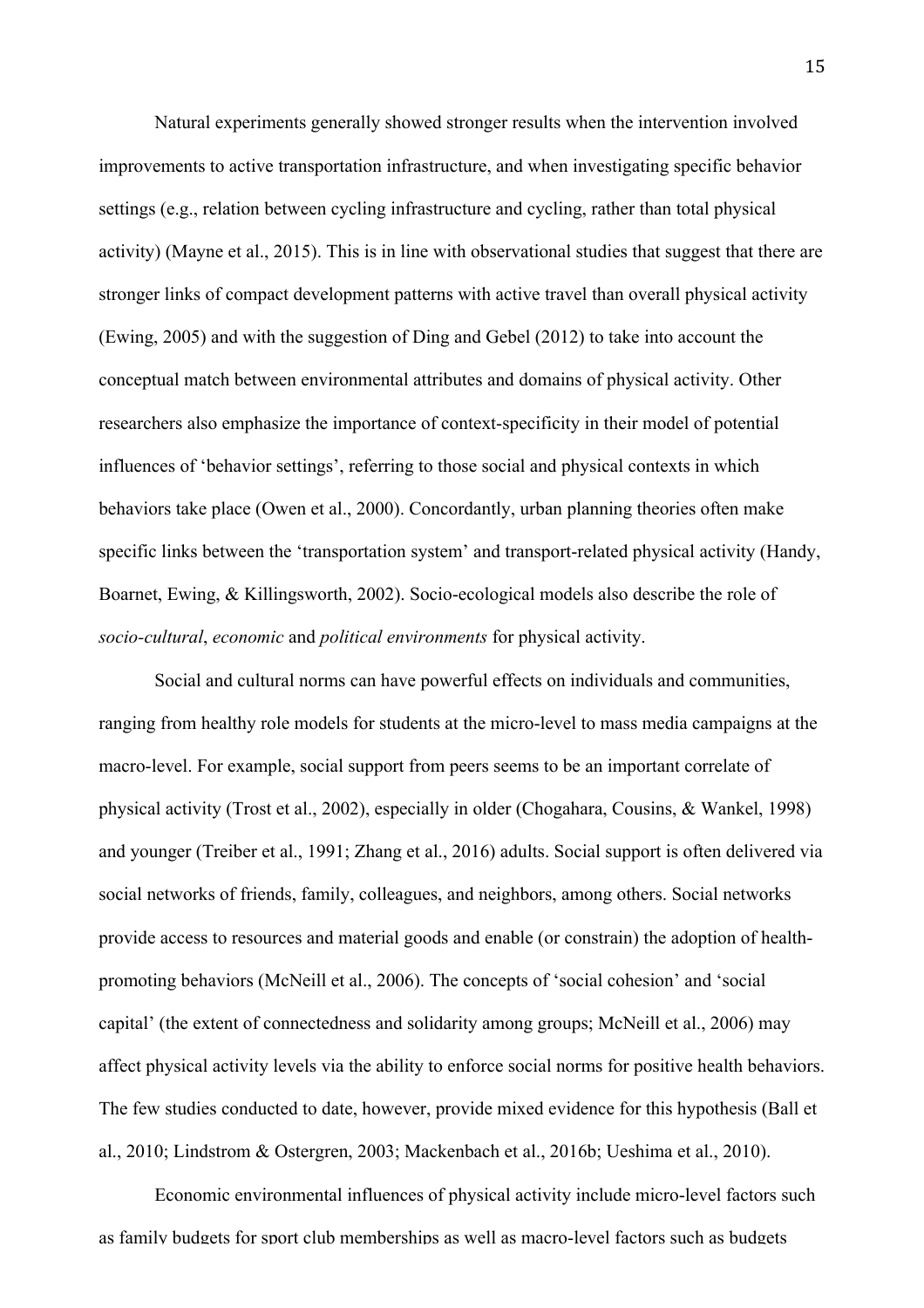barrier for participating in sports activities, especially in those with lower incomes (Steenhuis, Nooy, Moes, & Schuit, 2009).

Finally, the political level refers to the rules and regulations, ranging from family rules about time spent in front of the television at the micro-level to town planning policies at the macro-level (Swinburn et al., 1999). Policies can affect physical activity in many ways; e.g., through improving access to opportunities for physical activity, through regulating the quantity and quality of physical education, through promoting programs and national campaigns to stimulate physical activity, etc. Yet, relatively little empirical evidence is available indicating a need for formal evaluations of physical activity policies.

## **Methodological and measurement issues**

Next to limitations associated with the measurement of physical activities, associations with external predictors also depend on the methods and measures used to operationalize environmental constructs. Objective environmental data is usually obtained from field audits, which involve observers with checklists documenting specific aspects of the built environment, or geocoded data in Geographic Information Systems (GIS). GIS are systems designed to capture, store, analyze and present spatial (geographic) data and use geographic coordinates or other spatial data to determine the location of environmental features of interest (Charreire et al., 2014).

Regardless of the way the data are collected, researchers make assumptions with regard to individuals' 'exposure' to the physical environment. Specific exposures in the physical environment can rarely be studied in isolation, and single environmental components often make only a small contribution to total physical activity levels. In addition, it is difficult to define the 'boundaries' of relevant areas: Is having destinations within 500 meters from home more relevant than having destinations within a 5-kilometer distance?

Recent studies have demonstrated that the effects of physical environmental characteristics on physical activity differ between studies that used 'pre-defined' boundaries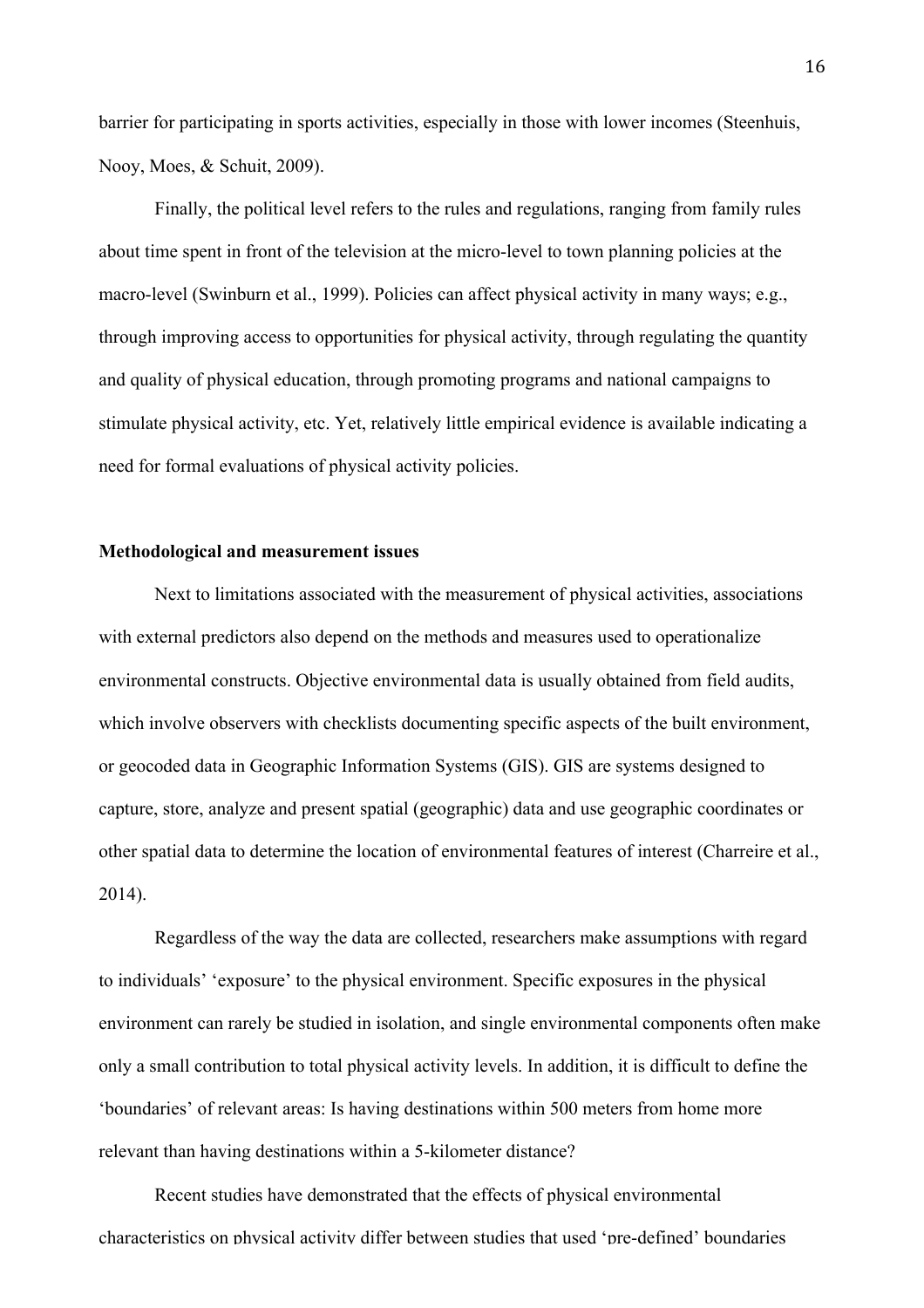2001; Zenk et al., 2011). Some studies use Global Positioning Systems (GPS) to measure where individuals go during a regular day or week, such as obtaining objective data on individuals' activity spaces. Instead of objectively measuring 'what is available', participants can also be asked to report on their neighborhood *perceptions* through surveys or interviews. However, previous studies have shown that there is a discordance between objective and perceived neighborhood characteristics (Roda et al., 2016). In addition, less active individuals may adjust their beliefs and perceptions with regard to their neighborhood environment to match their actions, also referred to as 'same-source bias', or 'cognitive dissonance bias' (Festinger, 1957).

Cross-sectional studies (and longitudinal studies too, to some extent) may suffer from self-selection bias, which limits the interpretation of the extent to which environment-behavior associations can be attributed to the environment, and the extent to which they should be attributed to socio-demographic or attitudinal factors (Moktahrian & Cao, 2008). That is, any association between green space and physical activity may be the result of physically active individuals 'self-selecting' themselves into neighborhoods where they can act upon their preferences for physical activity. The latter is a form of direct self-selection, while indirect forms of self-selection include self-selection by socioeconomic status. In some areas, less physically active people also have fewer means to live in a nice, activity-conducing neighborhood.

Residential self-selection becomes a problem when selection factors are not appropriately controlled for. Three studies accounted for residential self-selection, and concluded that it attenuated the association between built environment characteristics and physical activity (McCormack & Shiell, 2011). Although there is still debate about the method to account for selfselection variables, and what kind of variables should be taken into account, there seems to be consensus that self-selection plays at least some role in explaining associations between the built environment and physical activity (Bohte, Maat, & van Wee, 2009; Boone-Heinonen, Gordon-Larsen, Guilkey, Jacobs Jr., & Popkin, 2011; Cao, Mokhtarian, & Handy, 2009; Mokhtarian & Cao, 2008; Næss, 2009; Søgaard, Selmer, Bjertness, & Thelle, 2004).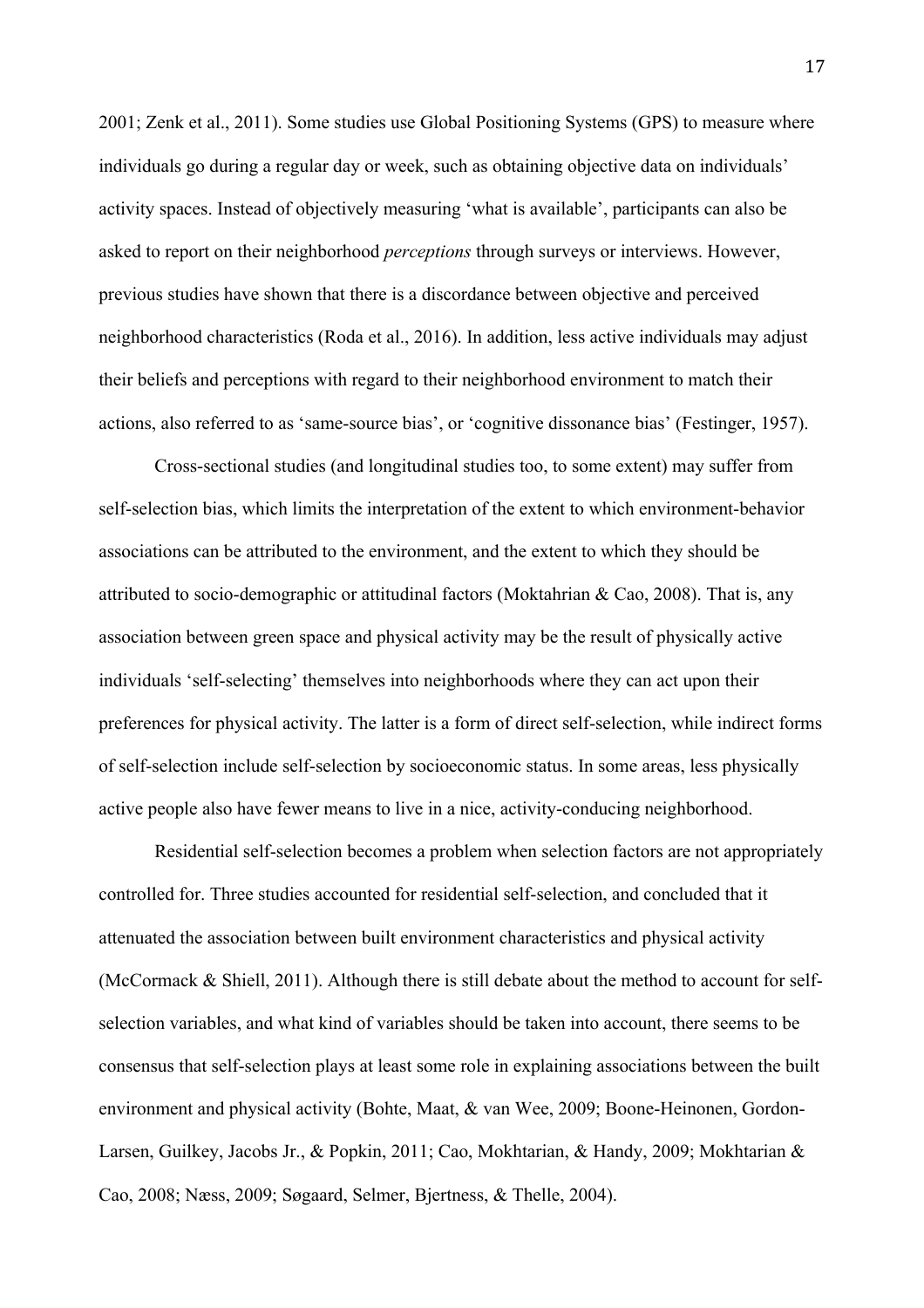Systems perspectives on the determinants of physical activity and health recognize that the behavior of individuals and populations are always a manifestation of broad systems in which biological, psychological and environmental factors influence each other in complex, dynamic ways that may change over time. This is important for understanding life course processes, place effects and the impact of upstream policies (Diez Roux, 2011). Although both social ecological models and systems science propose complex interactions between multiple determinants, they are rarely tested in empirical studies. One study showed that self-efficacy, social influence and positive attitude were more strongly associated with sports participation in adults who perceived their neighborhood as unsafe than adults who perceived their neighborhood to be safe (Beenackers, Kamphuis, Burdorf, Mackenbach, & van Lenthe, 2011; Beenackers, Kamphuis, Mackenbach, Burdorf, & van Lenthe, 2013). Another study showed that the absence of parks, bicycle lanes, indoor and outdoor recreational facilities was more strongly related in those who perceived many barriers to be physically active than those who perceived no barriers to be physically active (Mackenbach et al., 2016a). A third study showed that higher social diversity in the neighborhood was only associated with more transport walking in a "highly-walkable" neighborhoods (Van Holle et al., 2016).

An innovative way to improve the measurement of 'exposure' to the built environment is the use of smartphone-based Ecological Momentary Assessments (EMA) (Dunton, 2017; Liao, Intille, & Dunton, 2015; Schlicht, Ebner-Priemer, & Kanning, 2013). EMA methods take advantage of recent advancements in mobile and sensor technologies to get insights into the complexities of physical activities; it is a real-time self-report strategy that helps describe the physical and social contexts of physical activity. EMA helps better understand where, with whom, why, and how much physical activity occurs. However, it also requires specialized hardand software, and the resulting longitudinal data needs sophisticated statistical analyses, which may be one reason why this type of measurement has not often been used. The study by Liao and colleagues demonstrated that most physical activities occurred when participants were alone; that women were more physically active in outdoor home locations (e.g., yard), whereas men where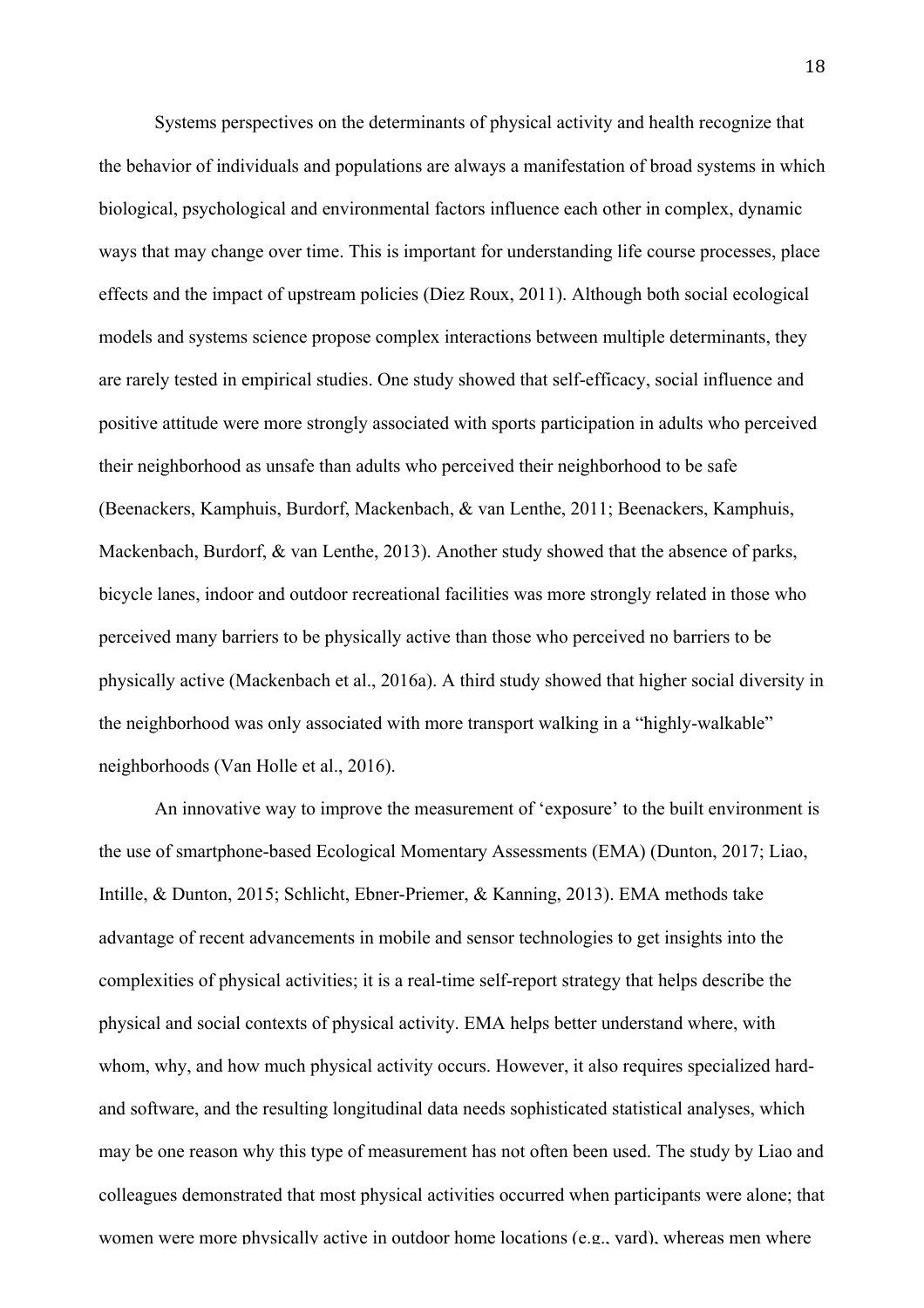#### **New directions in future research**

In the last few decades, various behavioral theories and models have been used to guide the selection of variables in interventions. However, there is no one theory created specifically within the domain of physical activity to encourage a more active lifestyle, especially to adopt an exercise habit. Whether or not a specific theory will emerge (e.g., Rhodes & Nigg, 2011), physical activity share a number of features that are distinguishable from other health behaviors (e.g., those related to physical ability or fitness) and we should expect this specificity to be further considered in future adherence work. It is also very likely that future research on determinants and predictive models progressively considers specificities *within* physical activity. For instance, as highlighted in this chapter, active travel, recreational running, brisk walking, and participation in sports, among others, may be explained by considerably different sets of factors. However, it is often the case that measures of physical activity used in research include these behaviors in broad categories (e.g. "leisure-time" activity), a fact which most certainly limits the value and power of explanatory models.

One other direction, which has been explored in recent years, is the potential for the *integration* or "merging" of multiple theories to help explain, describe, or predict a more active lifestyle. One example is the Integrated Behavior-Change (IBC) Model for Physical Activity (Hagger & Chatzisarantis, 2014), which combines features from the Theory of Planned Behavior and Self-Determination Theory. As another response to the proliferation of theories of behavior (Michie et al., 2014), experts have proposed the use of broad and overarching models, such as the COM-B model (Michie, Stralen, & West, 2011), that together encompass the most important categories of behavior determinants (in this case Competence, Opportunity, and Motivation). Advantages and limitations of such initiatives have been addressed elsewhere (Teixeira, 2016), and extend beyond the scope of this chapter. A short summary is that while parsimony and practical utility are benefited by efforts to synthetize and isolate key determinants from the most popular models, researchers need to be watchful about the underlying (meta-theoretical)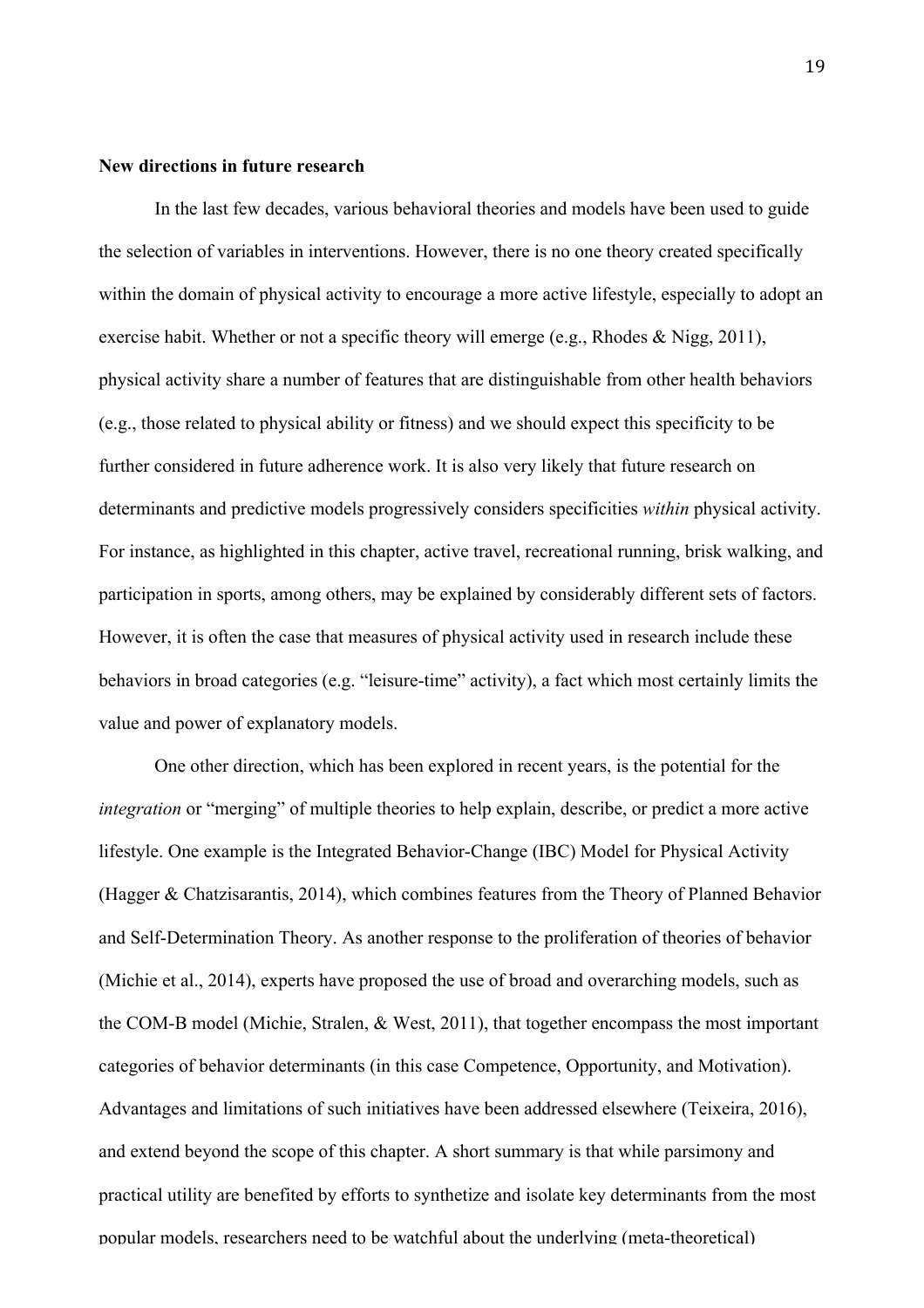detail / nuance is not lost in the process, as it can be critical for the most accurate design of interventions.

Most studies have used cross-sectional designs, providing evidence of associations instead of causal, mechanistic relations between factors and physical activity (Bauman et al., 2012). Moving to experimental or longitudinal analysis of behavior change research is critical, as this allows the testing of theory application, theory propositions and causal relations between constructs, their capability of change, and the existence of mediation effects supporting physical activity changes.

Relatively few intervention studies have shown effective changes in outcome behaviors and hypothesized mediators, or included formal tests of mediation (Rhodes & Pfaeffli, 2010). Employing more sophisticated methods to test mediators of physical activity, which test the significance of the indirect effect (e.g., Structural Equation Modeling procedures, Preacher and Hayes procedures), along with improved measures of exposure factors (i.e., comprehensive, uniform within the same construct) and objective physical activity measures, is also of relevance for understanding which factors predict exercise behavior.

Finally, we should expect future research to be increasingly devoted to the issue of behavioral maintenance, also called adherence (Amireault , Godin, & Vézina-Im, 2013). In part as a consequence of changes in health care models that now prioritize prevention and the *longterm* management of non-communicable diseases, but also because of widespread evidence that relapse is normative in lifestyle behavioral modification (e.g., Muller-Riemenschneider, Reinhold, Nocon, & Willich, 2008), theoretical and empirical review studies that specifically address behavioral maintenance have blossomed in the last decade (e.g., Amireault et al., 2013; Kwasnicka, Dombrowski, White, & Sniehotta, 2016; Nigg, Borrelli, Maddock, & Dishman, 2008; Teixeira et al., 2015). Overall, these reports indicate that physical activity research with longer-term outcomes is still lacking and warrants continued attention; that variables in the domains of motivation, confidence and self-efficacy, and self-regulation skills (e.g. goal setting, self-monitoring, and action planning/control), which have received most theoretical and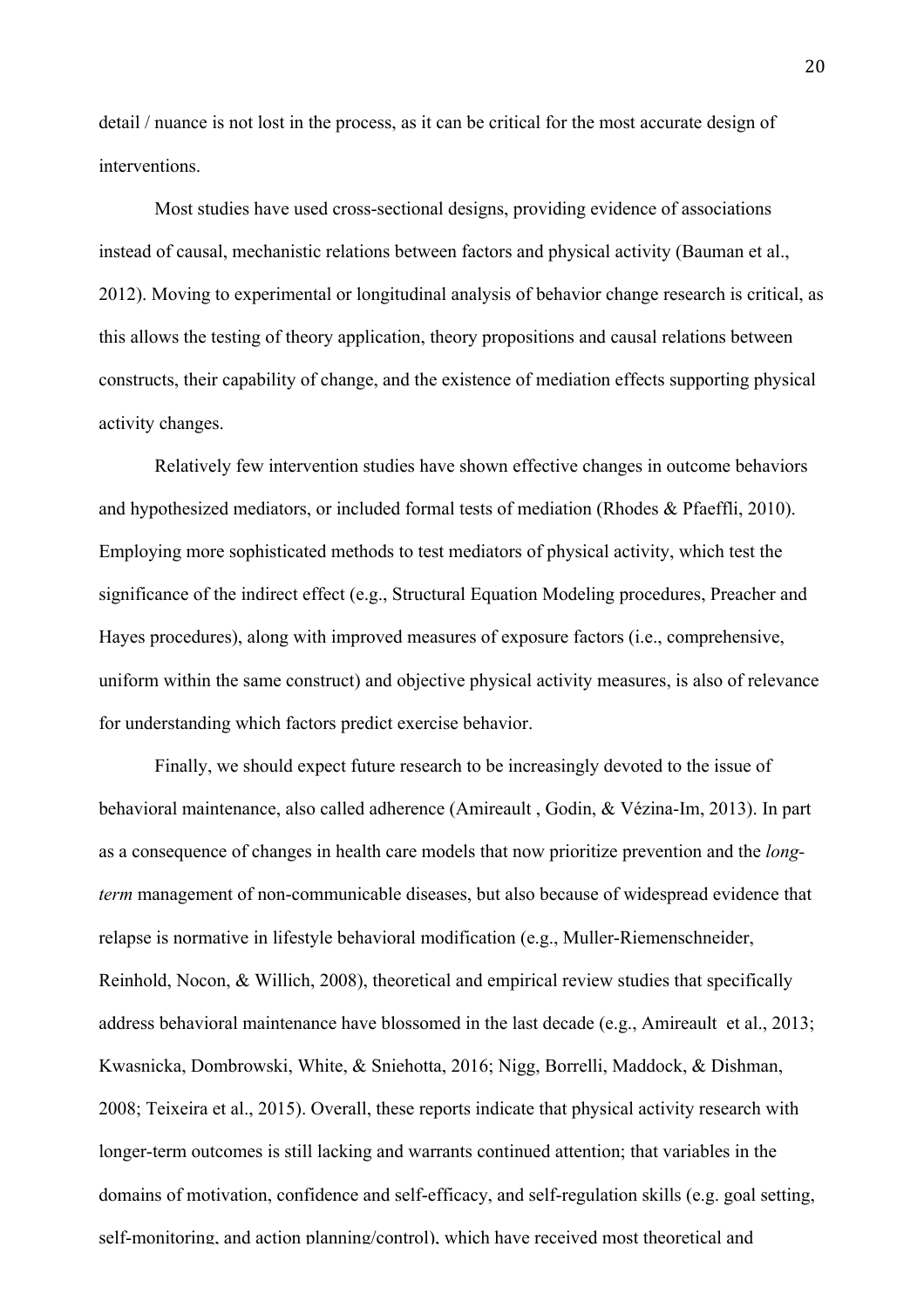cues and incentives, etc.) should progressively be integrated in multilevel, socioecological, predictive models of maintained behavior.

#### **Practical considerations and applications**

While teaching future health professionals or when communicating to educators, practitioners, and scholars already working in the field, we have often found the COM-B model (Michie et al., 2011) of great utility to address the topic of theories and determinants of physical activity. Students and especially practitioners often find it difficult to deal with a multitude of theories and variables they should consider as an integral part of their work. The three categories of Competence, Opportunity, and Motivation do a fairly good job of framing the most important issues or factors professionals need to know when working with clients and patients. The COM-B model also sets the stage to address the role of mediators, i.e., to convey the concept that there are specific mechanisms health professionals should target in their practice (not target behavior directly) which largely determine the efficacy of their interventions. We will use the COM-B model here to highlight some practical applications derived from this chapter, addressing both internal and external predictors.

With respect to *competence*, this category includes variables related to confidence in one's ability to carry out an exercise/activity program (e.g., for health and fitness reasons; Bandura, 1997), as well as motives related to skill development and *feeling* competent and masterful while carrying out an activity or because of it (Deci & Ryan, 2000). Both aspects are supported in the literature, the former typically under the label of self-efficacy, the latter as perceived competence. Regarding self-efficacy for physical activity, a 2010 review study found that giving feedback on past or others' performance, and also techniques that promoted vicarious experiences (e.g., watching others succeeding) were associated with the highest increases in selfefficacy (Ashford, Edmunds, & French, 2010). By contrast, this systematic review and metaanalysis suggested that using verbal persuasion graded mastery techniques (e.g., progressively increasing the difficulty of the target behavior), and identifying barriers were not effective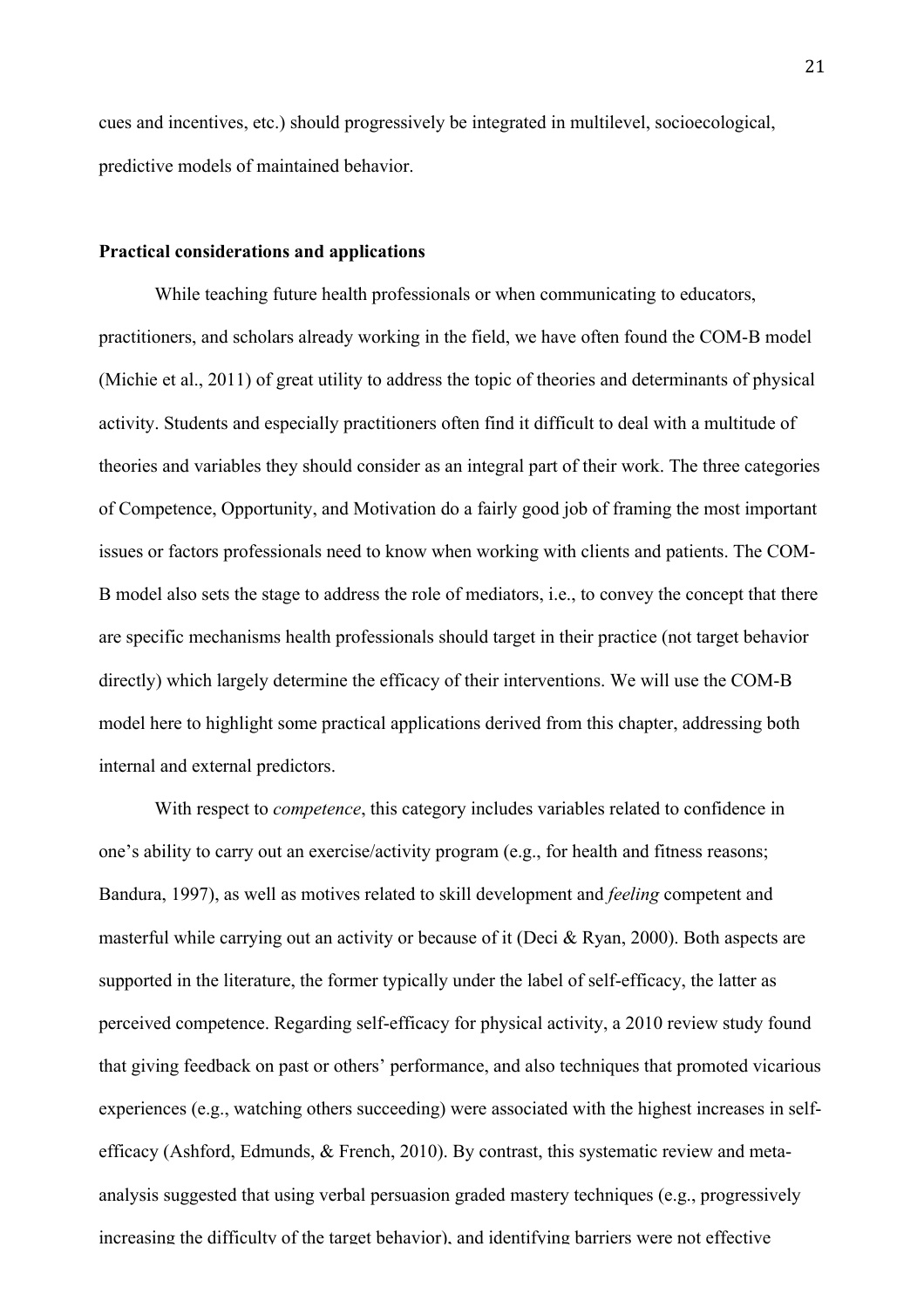achievement) were also useful techniques for promoting confidence and efficacy (Williams & French, 2011). These results notwithstanding, the fact that self-reports of self-efficacy in research studies are probably confounded by how motivated a person is for the behavior. (Williams & Rhodes, 2016) suggest that practitioners should not look at increasing confidence in isolation from *motivational* aspects. We now turn to those.

In their 2016 review on maintenance of health behaviors, Kwasnicka and colleagues explain why considering motives is paramount for behavior change (Kwasnicka et al., 2016). They write that "people tend to maintain their behaviour if they are satisfied with behavioural outcomes, they enjoy engaging in the behaviour; and if behaviour is congruent with their identity, beliefs, and values" (Kwasnicka et al., 2016, p. 7). This is a good summary of the findings reported in this chapter from theories such as the Theory of Planned Behavior (Hagger et al., 2002; McEachan et al., 2011) and Self-determination Theory (Teixeira et al., 2012), paving the way to practical techniques that promote optimal motivation through these mechanisms, especially positive attitudes and adequate outcome expectations, and intrinsic/autonomous motivation. Considering that most practitioners are typically proactive in talking to clients about the benefits of, and what to expect from physical activity (i.e., attitudes, expected benefits), we will focus here on how to foster internal and personally relevant (i.e., autonomous) forms of motivation. Indeed, this is an area where we have found training of health professionals to be lacking.

Self-determination theory, described before, suggests a number of practical techniques to ensure practitioners nurture more internal motives in clients, as opposed to reasons focused on external contingencies and pressures (Patrick & Williams, 2012). Key aspects of "autonomypromoting" practice include: eliciting clients/patients' views on, and discussing meaningful rationales for behavior/behavior change; giving options (e.g. about physical activities and ways to experiment them) and providing a sense of choice; adopting a neutral, non-controlling language (e.g., avoiding constraining, directive, or guilt-inducing language); and creating an empathetic and collaborative relational climate (Silva, Marques, & Teixeira, 2014). Interestingly,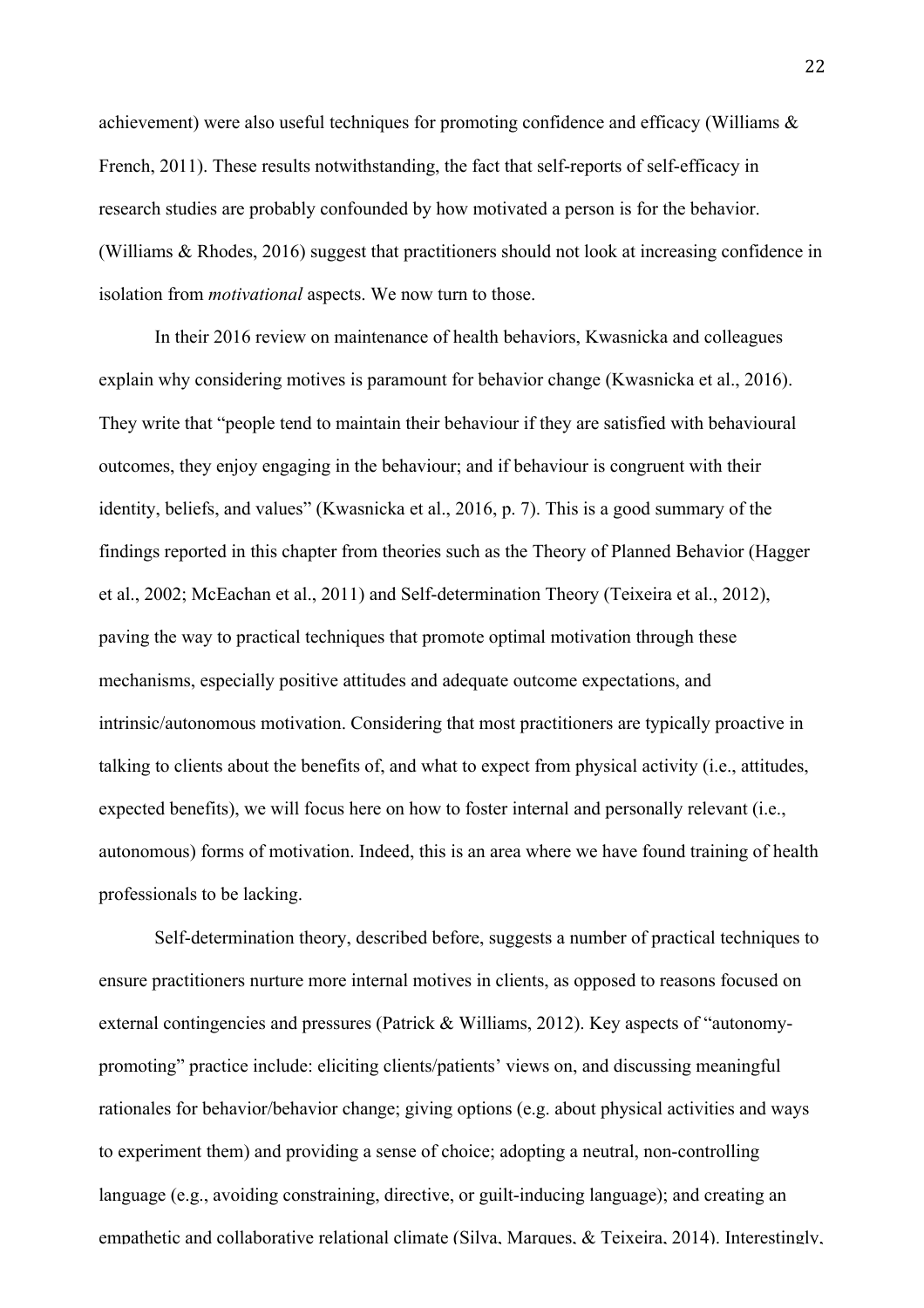showed that exercise professionals who felt more pressured in their jobs adopted more controlling strategies towards their clients and reported higher levels of emotional exhaustion (Silva et al., 2017).

Finally, in the COM-B model, *opportunity* refers to social and physical factors that either predispose and facilitate or, conversely, create barriers to behavior change. It is not always the case that contextual conditions can be changed as a consequence of a practitioner's intervention. However, just being mindful that the adoption or maintenance of physical activity by a patient/client is not determined merely by his/her willingness and ability – but also by powerful environmental forces that either encourage or impede behavior change – is one major step for professionals. All too commonly, patients and clients are encouraged, by society and practitioners alike, to believe that adopting a healthier lifestyle is an easy and simple matter, and equally accessible to all. Taken as a whole, research on predictors of physical activity described in this chapter suggests otherwise and recommends that practitioners stay informed on external influences of developing healthy habits, particularly in reference to exercise and other forms of physical activity, to maximize their chances of success with their clients and patients.

# **Conclusions**

This chapter provides an update on internal and external factors that influence physical activity that have been identified by research in the last few decades. Throughout this text, we have identified key predictors of adoption and/or maintenance of physical activity and briefly described some new directions in the most current research alongside methodological considerations. Finally, we have attempted to translate these findings in practical ways for those working with clients and patients. Because physical activity represents a very diverse set of behaviors enacted in a complex and ever-changing environment, there are no simple answers as to what predicts physical activity at levels sufficient to affect health and well-being. Indeed, health and well-being is only one of the reasons to be physically active, and one which has, perhaps, been overemphasized (e.g., Segar, Guérin, Phillips, & Fortier, 2016). For many people,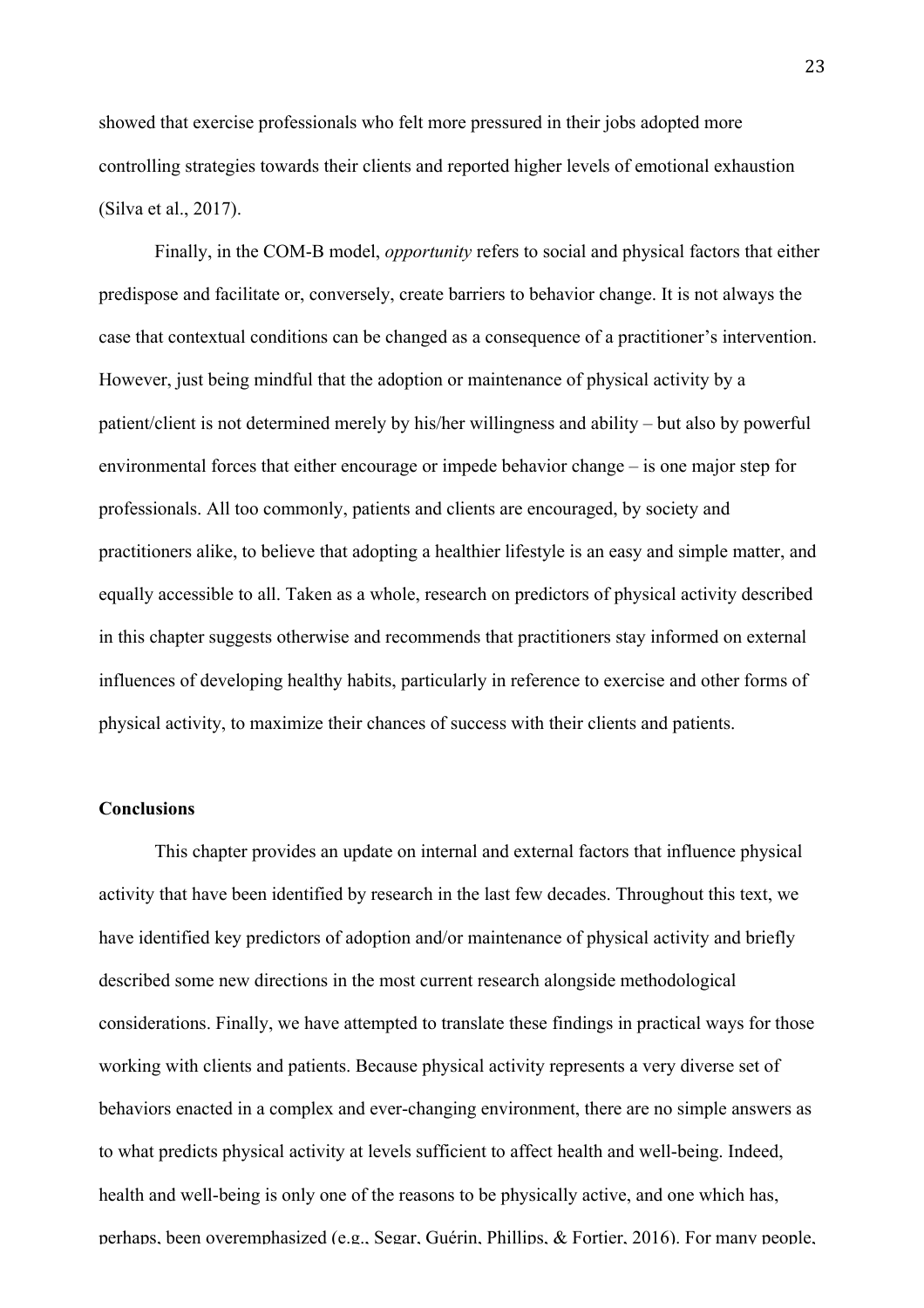nature) or are contingent on mundane purposes such as serving as a way of transportation or as part of a job or occupation.

This broad landscape for physical activity challenges researchers to capture invariant predictors of behavior and creates abundant avenues for intervention research – which will be increasingly behavior-specific – creating a problem for those trying to synthesize research findings. Conversely, for practitioners and also for public health officials tasked with promoting physical activity behavior change (in individuals, groups, and populations), this scenario presents numerous possibilities for interventions and policies that can make a difference in the real world (Reis et al., 2016).

### References

- Ajzen, I. (1991). The Theory of Planned Behavior. *Organization Behavior and Human Processes, 50*, 179-211.
- Alfonzo, M. A. (2005). To Walk or Not to Walk? The Hierarchy of Walking Needs. *Environment and Behavior, 37*, 808-836. doi:10.1177/0013916504274016
- Amireault , S., Godin, G., & Vézina-Im, L.-A. (2013). Determinants of physical activity maintenance: a systematic review and meta-analyses. *Health Psychology Review, 7*, 55- 91.
- Ashford, S., Edmunds, J., & French, D. P. (2010). What is the best way to change self-efficacy to promote lifestyle and recreational physical activity? A systematic review with metaanalysis. *Br J Health Psychol., 15*, 265-288.
- Ball, J., Cleland, V. J., Timperio, A. F., Salmon, J., Giles-Corti, B., & Crawford, D. A. (2010). Love thy neighbour? Associations of social capital and crime with physical activity amongst women. *Social Science and Medicine, 71*, 807-814.
- Bandura, A. (1997). *Self-efficacy: the exercise of control*. New York: W.H. Freeman and Company.

Bandura, A. (2004). Health promotion by social cognitive means. *Health Education and*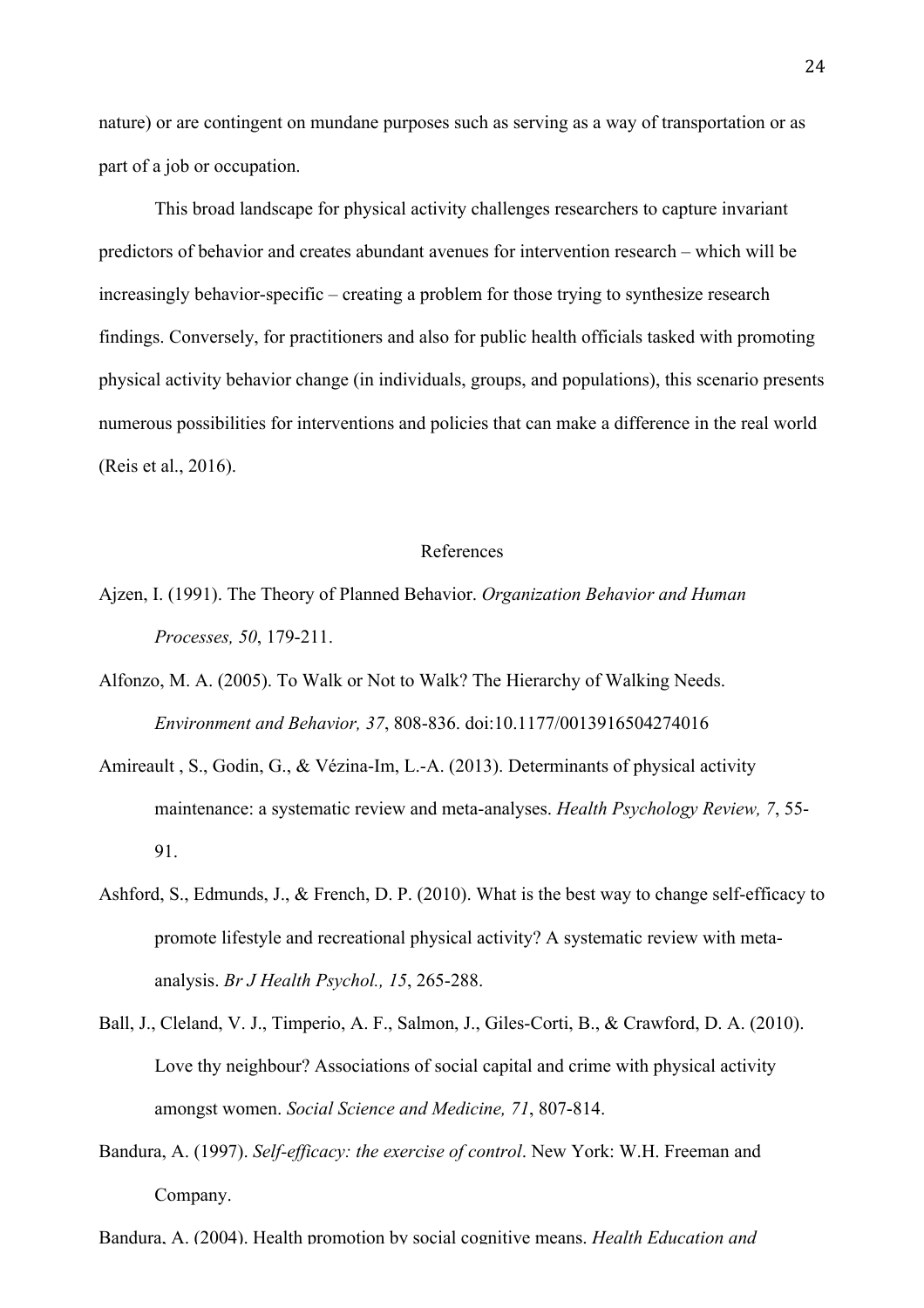- Bauman, A. E., Reis, R. S., Sallis, J. F., Wells, J. C., Loos, R. J. F., & Martin, B. W. (2012). Correlates of physical activity: why are some people physically active and others not? *Lancet, 380*, 258-271.
- Beenackers, M. A., Kamphuis, C. B. M., Burdorf, A., Mackenbach, J. P., & van Lenthe, F. J. (2011). Sports participation, perceived neighborhood safety, and individual cognitions: how do they interact? *International Journal of Behavioral Nutrition and Physical Activity, 8*, 76. doi:10.1186/1479-5868-8-76
- Beenackers, M. A., Kamphuis, C. B. M., Mackenbach, J. P., Burdorf, A., & van Lenthe, F. J. (2013). Why some walk and others don't: exploring interactions of perceived safety and social neighborhood factors with psychosocial cognitions. *Health Education Research, 28*, 220-233. doi:10.1093/her/cyt002
- Benton, J. S., Anderson, J., Hunter, R. F., & French, D. P. (2016). The effect of changing the built environment on physical activity: a quantitative review of the risk of bias in natural experiments. *The International Journal of Behavioral Nutrition and Physical Activity, 13*, 107. doi:10.1186/s12966-016-0433-3
- Biddle, S. J., & Mutrie, N. (2008). *Psychology of Physical Activity: Determinants, Well-Being, and Interventions* (2nd ed.). London: Routledge.
- Bohte, W., Maat, K., & van Wee, B. (2009). Measuring Attitudes in Research on Residential Self-Selection and Travel Behaviour: A Review of Theories and Empirical Research.

Boone-Heinonen, J., Gordon-Larsen, P., Guilkey, D. K., Jacobs Jr., D. R., & Popkin, B. M. (2011). Environment and Physical Activity Dynamics: The Role of Residential Selfselection. *Psychology of Sport and Exercise, 12*, 54-60.

*Transport Reviews, 29*, 325-357. doi:10.1080/01441640902808441

Bryan, A. D., Hutchison, K. E., Seals, D. R., & Allen, D. L. (2007). A transdisciplinary model integrating genetic, physiological, and psychological correlates of voluntary exercise. *Health Psychology, 26*, 30-39.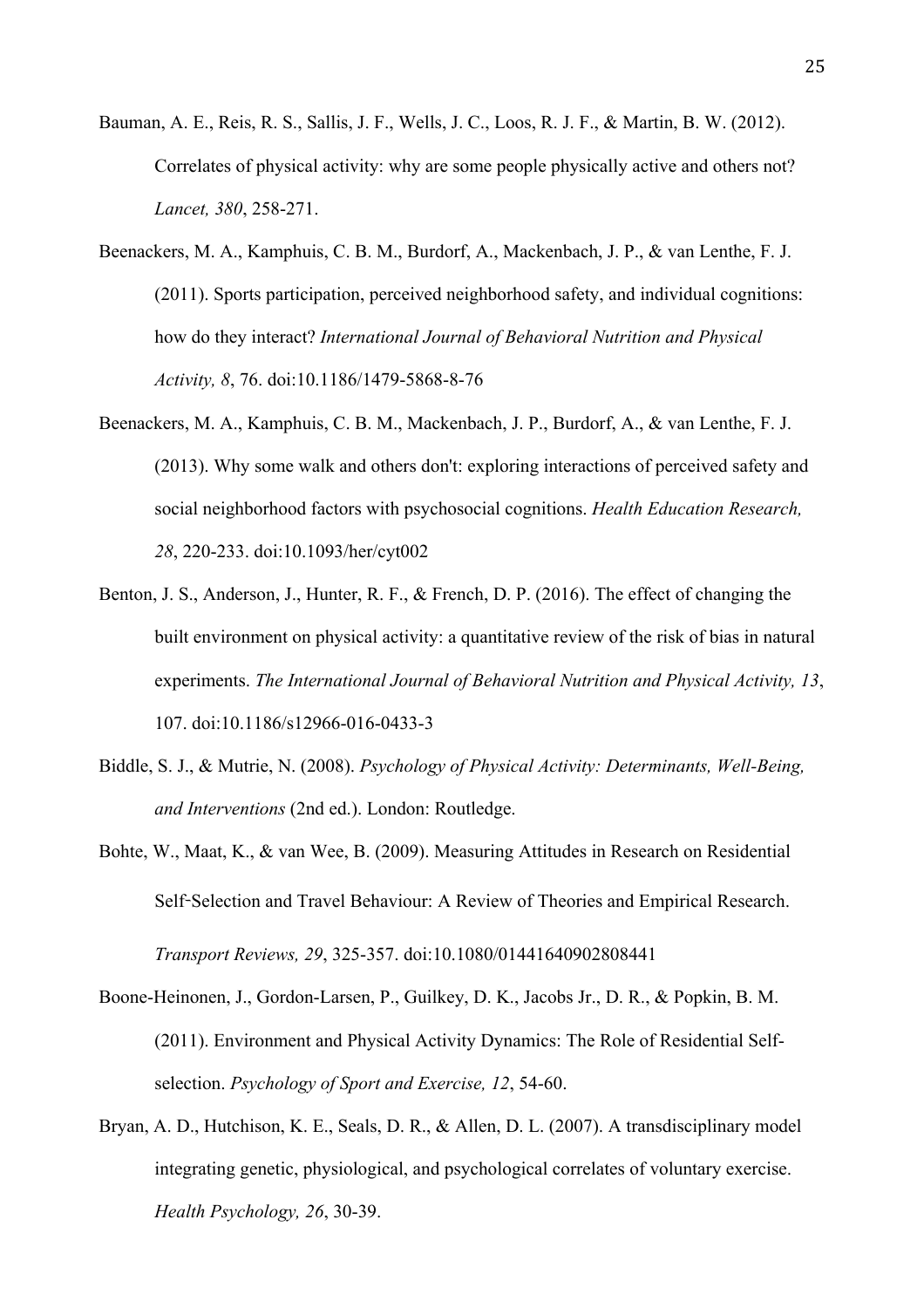- Cao, X., Mokhtarian, P. L., & Handy, S. L. (2009). Examining the impacts of residential selfselection on travel behaviour: A focus on empirical findings. *Transport Reviews, 29*, 359- 395.
- Cerin, E., Nathan, A., Van Cauwenberg, J., Barnett, D. W., & Barnett, A. (2017). The neighbourhood physical environment and active travel in older adults: a systematic review and meta-analysis on behalf of the Council on Environment and Physical Activity (CEPA) – Older Adults working group. 1-23. doi:10.1186/s12966-017-0471-5
- Charreire, H., Feuillet, T., Roda, C., Mackenbach, J. D., Compernolle, S., Glonti, K., . . . Oppert, J.-M. (2016). Self-defined residential neighbourhoods: size variations and correlates across 5 European urban regions (The Spotlight project). *Obesity Reviews, 17*, 9-18. doi:10.1111/obr.12380
- Charreire, H., Mackenbach, J. D., Ouasti, M., Lakerveld, J., Compernolle, S., Ben-Rebah, M., . . . Oppert, J.-M. (2014). Using remote sensing to define environmental characteristics related to physical activity and dietary behaviours: a systematic review (the SPOTLIGHT project). *Health & place, 25*, 1-9. doi:10.1016/j.healthplace.2013.09.017
- Chogahara, M., Cousins, S. O., & Wankel, L. M. (1998). Social influences on physical activity in older adults: A review. *Journal of Aging and Physical Activity, 6*, 1-17.
- Conn, V. S., Hafdahl, A. R., & Mehr, D. R. (2011). Interventions to increase physical activity among healthy adults: Meta-analysis of outcomes. *Am J Public Health. , 101*, 751-758.
- Coulton, C. J., Korbin, J., Chan, T., & Su, M. (2001). Mapping residents' perceptions of neighborhood boundaries: a methodological note. *American Journal of Community Psychology, 29*, 371-383.
- Deci, E. L., & Ryan, R. M. (2000). The 'what' and 'why' of goal pursuits: Human needs and the self-determination of behavior. *Psychological Inquiry, 11*, 227-268.
- Diez Roux, A. V. (2011). Complex systems thinking and current impasses in health disparities research. *American Journal of Public Health, 101*, 1627-1634.

Ding, D., & Gebel, K. (2012). Built environment, physical activity, and obesity: what have we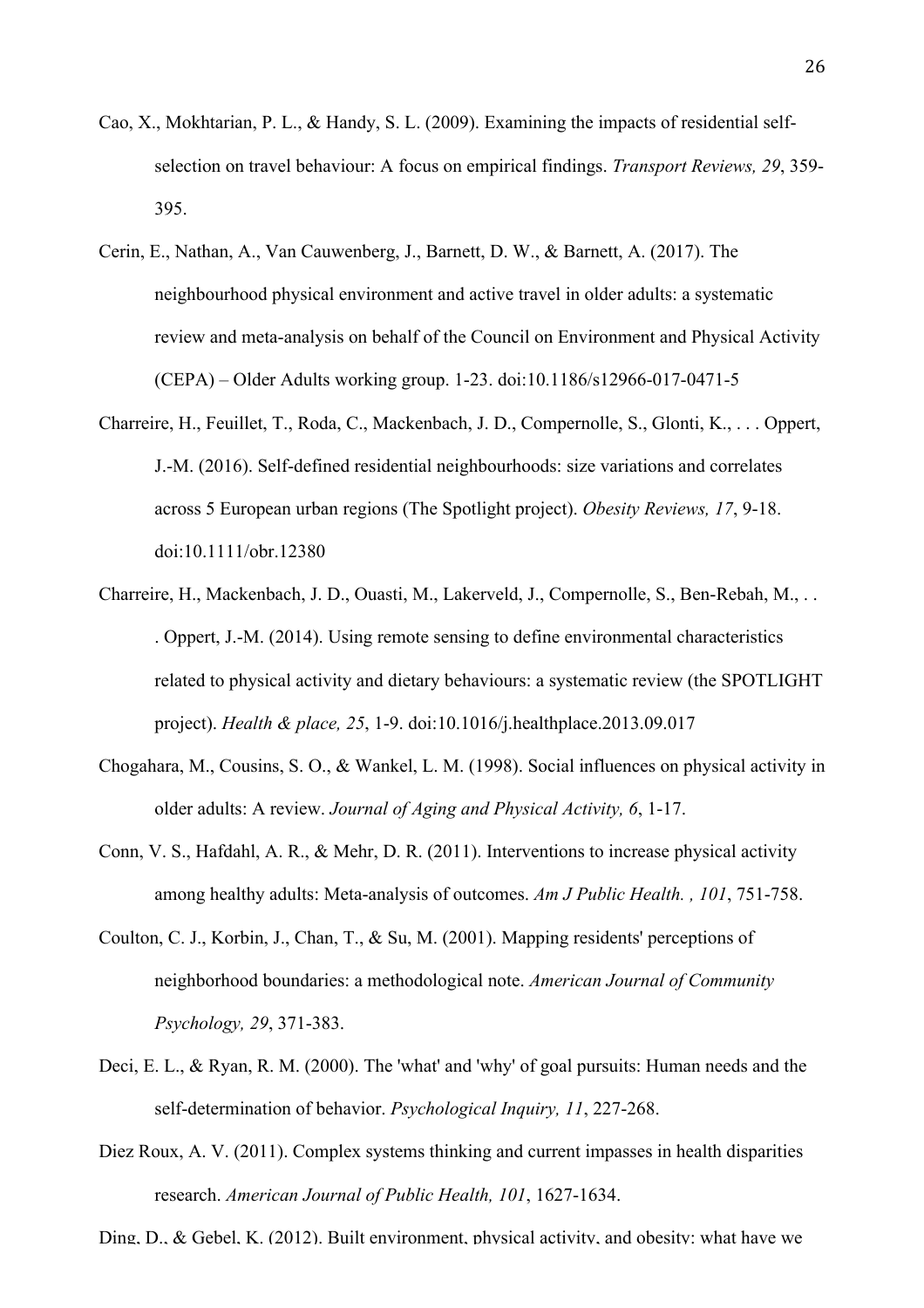- Duda, J. L., Williams, G. C., Ntoumanis, N., Daley, A., Eves, F. F., Mutrie, N., . . . Jolly, K. (2014). Effects of a standard provision versus an autonomy supportive exercise referral programme on physical activity, quality of life and well-being indicators: a cluster randomised controlled trial. *International Journal of Behavioral Nutrition and Physical Activity, 11*, 10.
- Dunton, G. F. (2017). Ecological Momentary Assessment in Physical Activity Research. *Exercise and Sport Sciences Reviews, 45*, 48-54. doi:10.1249/JES.0000000000000092
- Durstine, J. L., Gordon, B., Wang, Z., & Luo, X. (2013). Chronic disease and the link to physical activity. *Journal of Sport and Health Science 2*, 3-11.
- Ekelund, U., Brage, S., Besson, H., Sharp, S., & Wareham, N. J. (2008). Time spent being sedentary and weight gain in healthy adults: reverse or bidirectional causality? *American Journal of Clinical Nutrition, 88*, 612-617.
- Ekelund, U., Steene-Johannessen, J., Brown, W. J., Fagerland, M. W., Owen, N., Powell, K. E., . . . Lee, I.-M. (2016). Does physical activity attenuate, or even eliminate, the detrimental association of sitting time with mortality? A harmonised meta-analysis of data from more than 1 million men and women. *Lancet, 388*, 1302-1310.
- Ekkekakis, P., Hargreaves, E. A., & Parfitt, G. (2013). Invited Guest Editorial: Envisioning the next fifty years of research on the exercise–affect relationship. *Psychology of Sport and Exercise, 14*, 751-758.
- Eurobarometer. (2014). Eurobarometer: Sport and Physical Activity. *Special Eurobarometer, 412 / Wave EB80.2*.
- Ewing, R. (2005). Can the physical environment determine physical activity levels? *Exercise and Sport Sciences Reviews, 33*, 69-75.
- Festinger, L. (1957). A theory of cognitive dissonance.
- Friederichs, S. H., Oenema, A., Bolman, C., & Lechner, L. (2015). Long term effects of selfdetermination theory and motivational interviewing in a web-based physical activity intervention: randomized controlled trial. *International Journal of Behavioral Nutrition*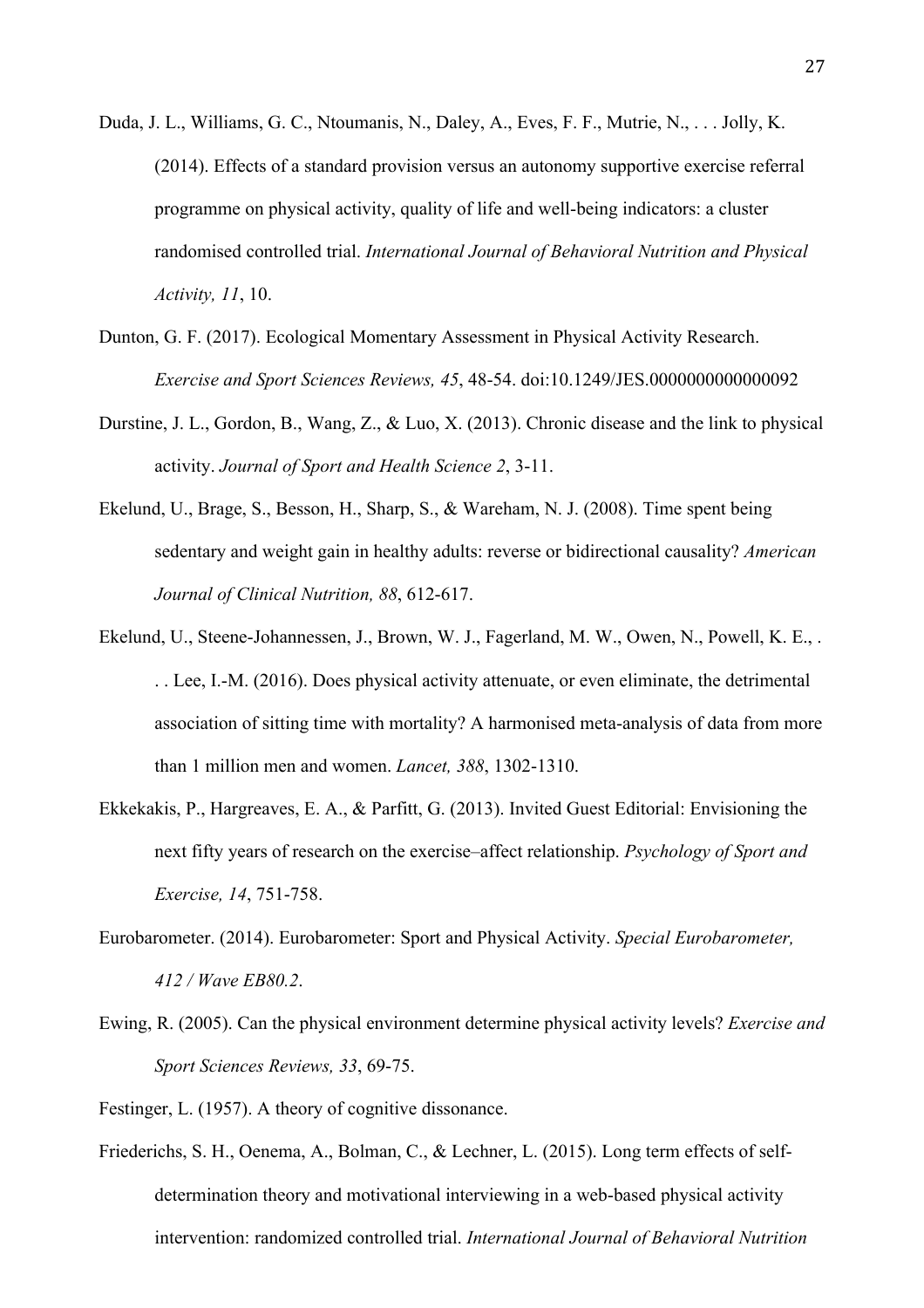- Green, L. W., Richard, L., & Potvin, L. (1996). Ecological foundations of health promotion. *American Journal of Health Promotion, 10*, 270-281.
- Hagger, M. S., & Chatzisarantis, N. L. (2014). An Integrated Behavior Change Model for Physical Activity. *Exercise and Sport Sciences Reviews, 42*, 62-69.
- Hagger, M. S., Chatzisarantis, N. L., & Biddle, S. J. (2002). A metanalytic review of the theories of reasoned anction and planned behavior in physical activity. *Journal of Sport & Exercise Psychology, 24*(3), 3-32.
- Hallal, P. C., Andersen, L. B., Bull, F. C., Guthold, R., Haskell, W., & Ekelund, U. (2012). Global physical activity levels: surveillance progress, pitfalls, and prospects. *Lancet, 380*, 247-257.
- Handy, S. L., Boarnet, M. G., Ewing, R., & Killingsworth, R. E. (2002). How the built environment affects physical activity: views from urban planning. *American Journal of Preventive Medicine, 23*, 64-73.
- Hansen, A. Y., Meyer, M. R., & Lenardson, J. D. (2015). Built environments and active living in rural and remote areas: A review of the literature. *Current Obesity Reports, 4*, 484-493. doi:10.1007/s13679-015-0180-9
- Heath, G. W., Parra-Perez, D., Sarmiento, O. L., Anderson, L. B., Owen, N., Goenka, S., ... Brownson, R. C. (2012). Evidence-based physical activity interventions: lessons from around the world. *Lancet, 380*, 272-281.
- Hunter, R. F., Christian, H., Veitch, J., Astell-Burt, T., Hipp, J. A., & Schipperijn, J. (2015). The impact of interventions to promote physical activity in urban green space: a systematic review and recommendations for future research. *Social Science and Medicine, 124*.
- Hutchison, A. J., Breckon, J. D., & Johnston, L. H. (2009). Physical Activity Behavior Change Interventions Based on the Transtheoretical Model: A Systematic Review. *Health Education and Behavior, 36*, 829-845.

Johnston, V. S. (2003). The origin and function of pleasure. *Cogn Emot., 17*, 167-179.

Kaewthummanukul, T., & Brown, K. C. (2006). Determinants of employee participation in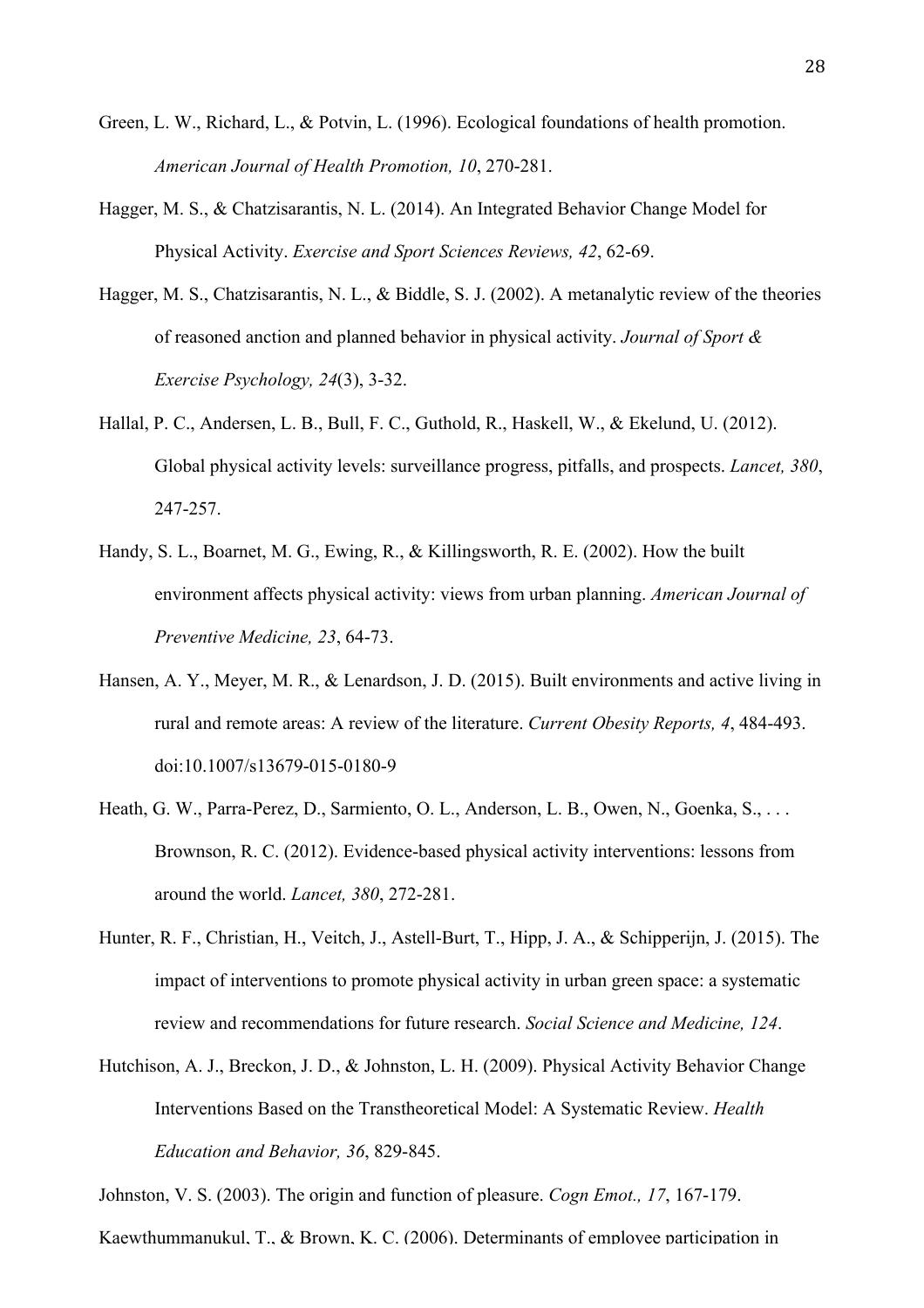- Kasser, T., & Ryan, R. M. (1996). Further examining the American Dream: Differential correlates of intrinsic and extrinsic goals. *Personality and Social Psychology Bulletin, 22*, 80-87.
- Kaushal, N., & Rhodes, R. E. (2014). The home physical environment and its relationship with physical activity and sedentary behavior: a systematic review. *Preventive Medicine, 67*, 221-237.
- Kirk, M. A., & Rhodes, R. E. (2011). Occupation correlates of adults' participation in leisuretime physical activity: a systematic review. *American Journal of Preventive Medicine, 40*, 476-485.
- Kwasnicka, D., Dombrowski, S. U., White, M., & Sniehotta, F. (2016). Theoretical explanations for maintenance of behaviour change: a systematic review of behaviour theories. *Health Psychology Review, 10*, 277-296.
- Liao, Y., Intille, S. S., & Dunton, G. F. (2015). Using Ecological Momentary Assessment to understand where and with whom adults' physical and sedentary activity occur. *International Journal of Behavioral Medicine, 22*, 51-61.
- Lindstrom, M. M., J., & Ostergren, P. O. (2003). Social capital and sense of insecurity in the neighbourhood: a population-based multilevel analysis in Malmo, Sweden. *Social Science and Medicine, 56*, 1111-1120.
- Lox, C. L., Martin-Ginis, K. A., & Petruzzello, S. J. (2006). The psychology of exercise.
- Mackenbach, J. D., Lakerveld, J., van Lenthe, F., Teixeira, P. J., Compernolle, S., De Bourdeaudhuij, I., . . . Brug, J. (2016a). Interactions of individual perceived barriers and neighbourhood destinations with obesity-related behaviours in Europe. The SPOTLIGHT project. *Obesity Reviews, 17*, 68-80.
- Mackenbach, J. D., Lakerveld, J., van Lenthe, F. J., Kawachi, I., McKee, M., Compernolle, S., . . . Brug, J. (2016b). Neighbourhood social capital: measurement issues and associations with health outcomes. *Obesity Reviews, 17*, 96-107.

Malambo, P., Kengne, A. P., De Villiers, A., Lambert, E. V., & Puoane, T. (2016). Built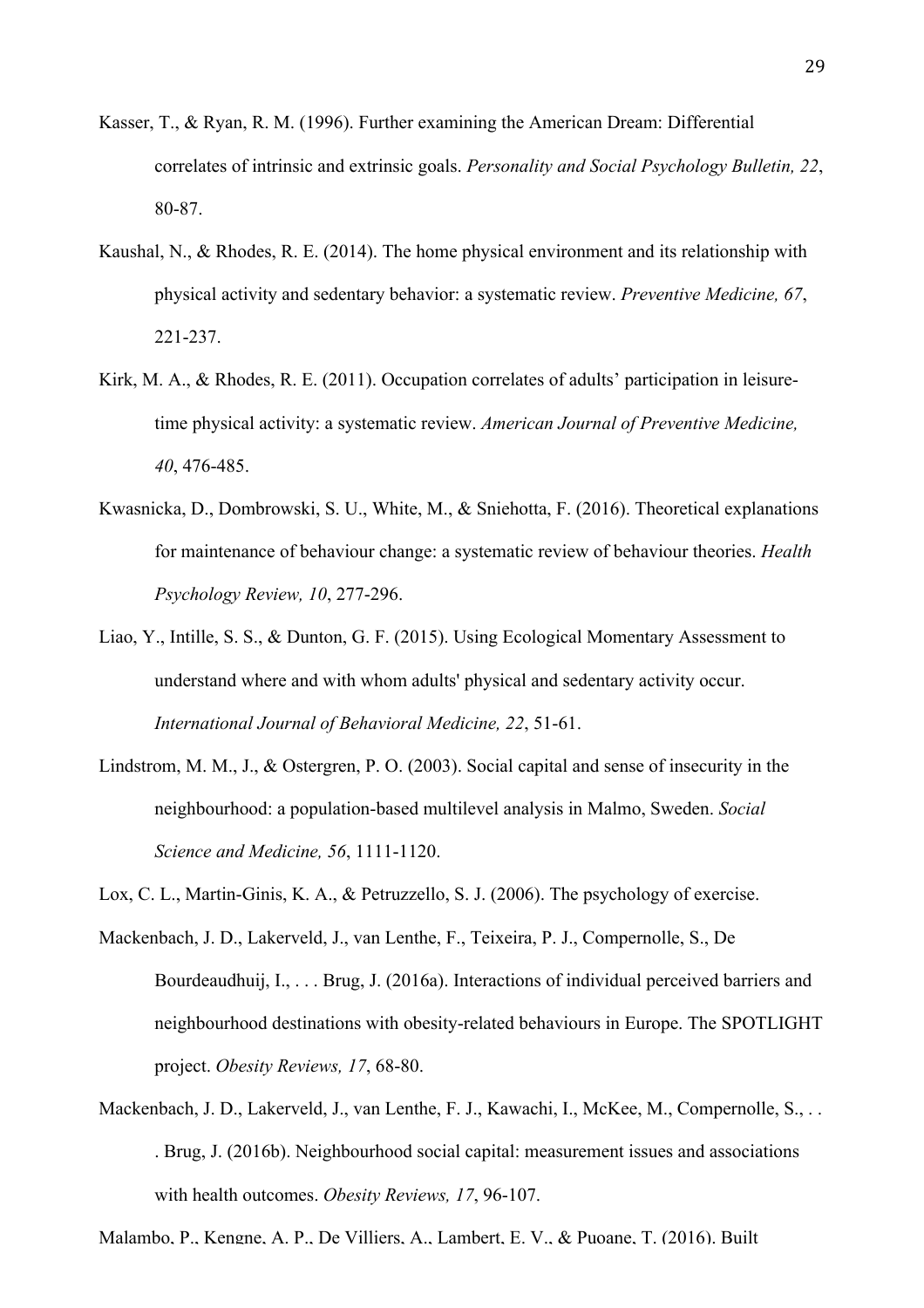- Martin, A., Ogilvie, D., & Suhrcke, M. (2014). Evaluating causal relationships between urban built environment characteristics and obesity: a methodological review of observational studies. *The International Journal of Behavioral Nutrition and Physical Activity, 11*, 142. doi:10.1186/s12966-014-0142-8
- Mayne, S. L., Auchinclos, A. H., & Michael, Y. L. (2015). Impact of policy and built environment changes on obesity-related outcomes: a systematic review of naturallyoccurring experiments. *Obesity Reviews, 16*, 362-375. doi:10.1038/nbt.3121.ChIP-nexus
- McCormack, C., Giles-Corti, B., Lange, A., Smith, T., Martia, K., & Pikora, T. (2004). An update of recent evidence of the relationship between objective and self-report measures of the physical environment and physical activity behaviours. *Journal of Science and Medicine in Sport, 1*, 81-92.
- McCormack, G. R., & Shiell, A. (2011). In search of causality: a systematic review of the relationship between the built environment and physical activity among adults. *International Journal of Behavioral Nutrition and Physical Activity, 8*. doi:125 10.1186/1479-5868-8-125
- McEachan, R. R. C., Conner, M., Taylor, N. J., & Lawton, R. J. (2011). Prospective prediction of health-related behaviours with the theory of planned behaviour: a meta-analysis. *Health Psychology Review, 5*, 97-144.
- McNeill, L. H., Kreuter, M. W., & Subramanian, S. (2006). Social environment and physical activity: a review of concepts and evidence. *Social Science and Medicine, 63*, 1011-1022.
- Michie, S., Carey, R. N., Johnston, M., Rothman, A. J., de Bruin, M., Kelly, M. P., & Connell, L. E. (2016). From Theory-Inspired to Theory-Based Interventions: A Protocol for Developing and Testing a Methodology for Linking Behaviour Change Techniques to Theoretical Mechanisms of Action. *Annals of Behavioral Medicine, DOI: 10.1007/s12160-016-9816-6*.
- Michie, S., Stralen, M. M., & West, R. (2011). The behaviour change wheel: A new method for characterising and designing behaviour change interventions. *Implement. Sci., 6*, 42.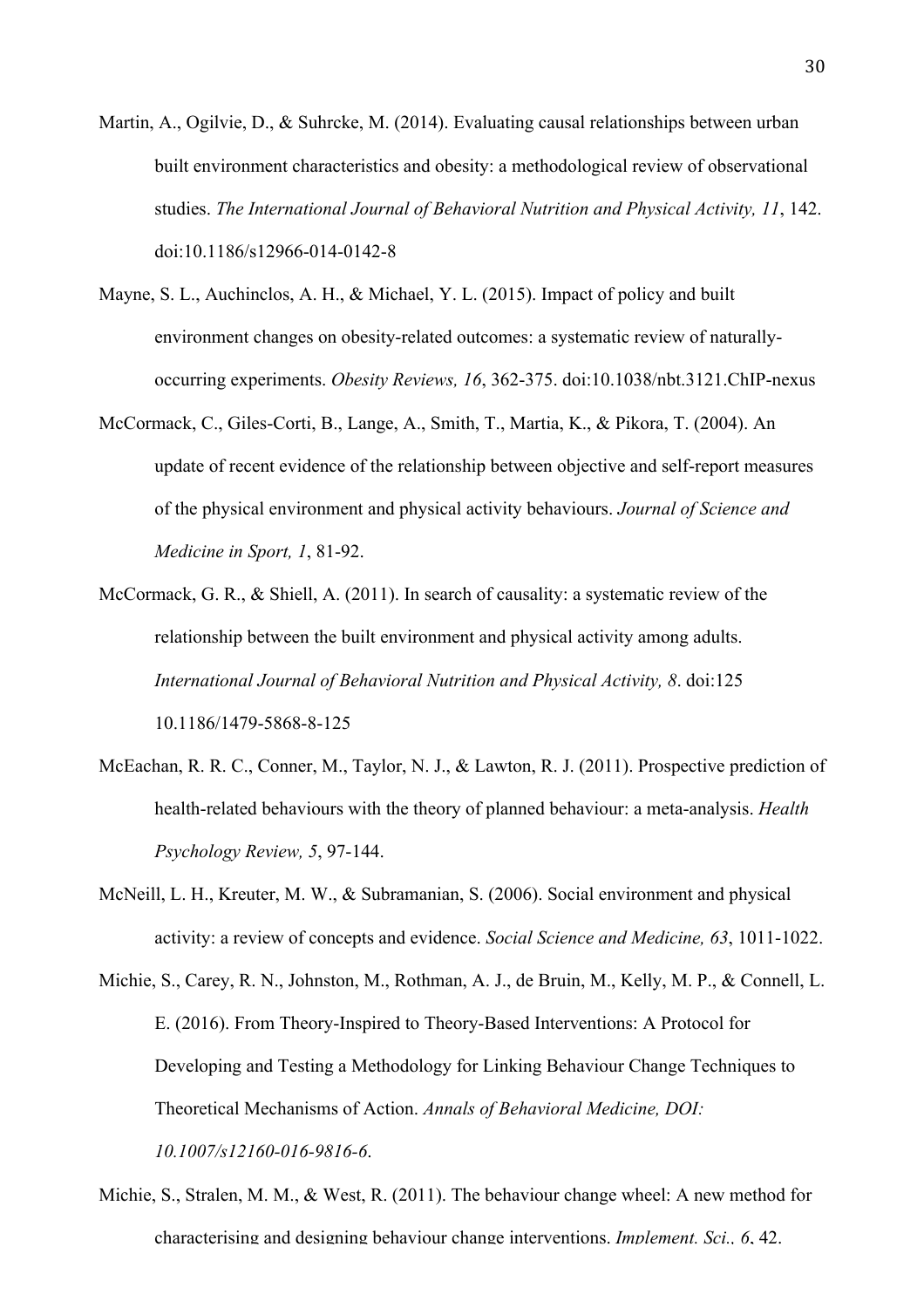Michie, S., West, R., Campbell, R., Brown, J., & Gainforth, H. (2014). *ABC of Behaviour Change TheoriesAn Essential Resource for Researchers, Policy Makers and Practitioners*. UK: Silverback Publishing.

- Mokhtarian, P. L., & Cao, X. (2008). Examining the impacts of residential self-selection on travel behavior: A focus on methodologies. *Transportation Research Part B: Methodological, 42*, 204-228. doi:10.1016/j.trb.2007.07.006
- Moktahrian, P. L., & Cao, X. (2008). Examining the impacts of residential self-selection on travel behavior: a focus on methodologies. *Transportation Research B, 42*, 204-228.
- Moran, M., Van Cauwenberg, J., Hercky-Linnewiel, R., Cerin, R., & Deforche, B. (2014). Understanding the relationships between the physical environment and physical activity in older adults: a systematic review of qualitative studies. *The International Journal of Behavioral Nutrition and Physical Activity, 11*, 79. doi:10.1186/1479-5868-11-79
- Muller-Riemenschneider, F., Reinhold, T., Nocon, M., & Willich, S. N. (2008). Long-term effectiveness of interventions promoting physical activity: A systematic review. *Preventive Medicine, 47*, 354-368.
- Næss, P. (2009). Residential Self-Selection and Appropriate Control Variables in Land Use: Travel Studies. *Transport Reviews, 29*, 293-324. doi:10.1080/01441640802710812
- Nigg, C. R., Borrelli, B., Maddock, J., & Dishman, R. K. (2008). A Theory of Physical Activity Maintenance. *Applied Psychology, 57*, 544-566.
- O'Donoghue, G., Perchoux, C., Mensah, K., Lakerveld, J., van der Ploeg, H., Bernaards, C., . . . Nazare, J.-A. (2016). A systematic review of correlates of sedentary behaviour in adults aged 18-65 years: a socio-ecological approach. *BMC Public Health, 16*, 163. doi:10.1186/s12889-016-2841-3
- Owen, N., Leslie, E., Salmon, J., & Fotheringham, M. J. (2000). Environmental determinants of physical activity and sedentary behavior. *Exercise and Sport Science Reviews, 28*, 153- 158.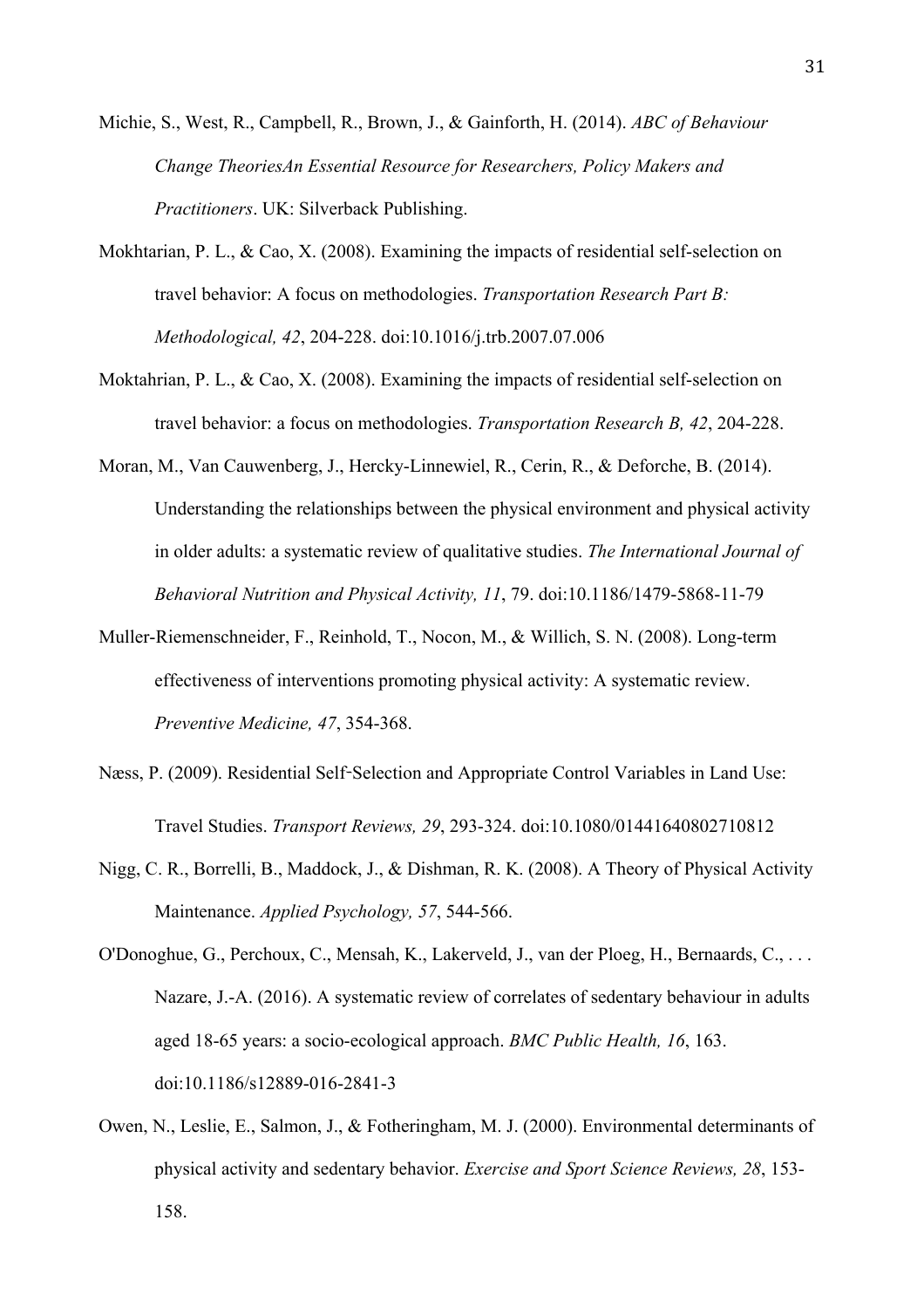- Patrick, H., & Williams, G. C. (2012). Self-determination theory: its application to health behavior and complementarity with motivational interviewing. *International Journal of Behavioral Nutrition and Physical Activity, 9*, 18.
- Pedersen, B. K., & Saltin, B. (2015). Exercise as medicine evidence for prescribing exercise as therapy in 26 different chronic diseases. *Scandinavian Journal of Medicine and Science in Sports, 25*, 1-72.
- Prochaska, J. O., & DiClemente, C. C. (1982). Transtheoretical therapy: Toward a more integrative model of change. *Psychotherapy: Theory, Research & Practice, 19*, 276-288.

Rachlin, H. (1989). Judgement, decision, and choice: a cognitive/behavioral synthesis.

- Reis, R. S., Salvo, D., Ogilvie, D., Lambert, E. V., Goenka, S., & Brownson, R. C. (2016). Scaling up physical activity interventions worldwide: stepping up to larger and smarter approaches to get people moving. *Lancet, 388*, 1337-1348.
- Rhodes, R. E., de Bruijn, G. J., & Matheson, D. H. (2010). Habit in the physical activity domain: integration with intention temporal stability and action control. *Sport Exerc. Psychol., 32*, 84-98.
- Rhodes, R. E., Fiala, B., & Conner, M. (2009). Affective judgments and physical activity: A review and meta-analysis. *Ann Behav Med., 38*, 180-204.
- Rhodes, R. E., & Kates, A. (2015). Can the Affective Response to Exercise Predict Future Motives and Physical Activity Behavior? A Systematic Review of Published Evidence. *Annals of Behavioral Medicine, 49*, 715-731.
- Rhodes, R. E., Kaushal, N., & Quinlan, A. (2016). Is Physical Activity a Part of Who I Am? A Review and Meta-Analysis of Identity, Schema and Physical Activity. *Health Psychology Review, 10*, 204-225.
- Rhodes, R. E., & Nigg, C. R. (2011). Advancing Physical Activity Theory: A Review and Future Directions. *Exercise and Sport Sciences Reviews, 39*, 113-119.
- Rhodes, R. E., & Pfaeffli, L. A. (2010). Mediators of physical activity behavior change among adult non-clinical populations: a review update. *International Journal of Behavioral*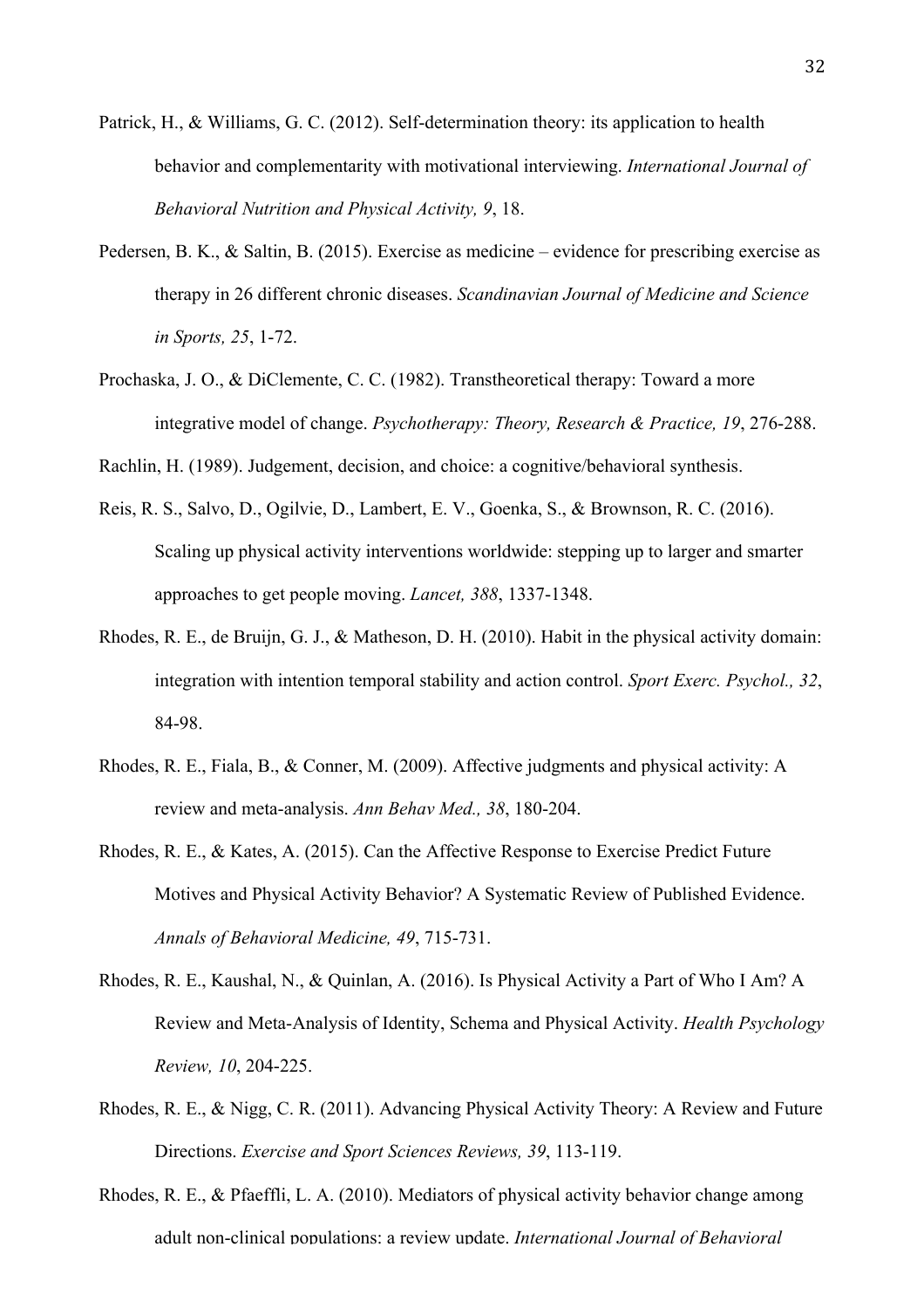- Rhodes, R. E., & Plotnikoff, R. C. (2005). Can current physical activity act as a reasonable proxy measure of future physical activity? Evaluating cross-sectional and passive prospective designs with the use of social cognition models. *Preventive Medicine, 40*, 547-555.
- Rhodes, R. E., & Yao, C. (2015). Models accounting for intention-behavior discordance in the physical activity domain: A user's guide, content overview, and review of current evidence. *International Journal of Behavioral Nutrition and Physical Activity, 12*, 1-15.
- Rise, J., Sheeran, P., & Hukkelberg, S. (2010). The role of self-identity in the Theory of Planned Behavior: A meta-analysis. *Journal of Applied Social Psychology, 40*, 1085-1105.
- Roda, C., Charreire, H., Feuillet, T., Mackenbach, J. D., Compernolle, S., Glonti, K., . . . Oppert, J.-M. (2016). Mismatch between perceived and objectively measured environmental obesogenic features in European neighbourhoods (the SPOTLIGHT project). *Obesity Reviews, 17*, 31-41. doi:10.1111/obr.12376
- Saelens, B. E., & Handy, S. L. (2008). Built Environment Correlates of Walking: A Review. *Medicine and Science in Sports and Exercise, 40*, S550-S556. doi:10.1249/MSS.0b013e31817c67a4.Built
- Sallis, J. F., Bull, F., Guthold, R., Heath, G. W., Inove, S., Kelly, P., . . . Hallal, P. C. (2016a). Progress in physical activity over the Olympic quadrennium. *Lancet, 388*, 1325-1336.
- Sallis, J. F., Cerin, E., Conway, T. L., Adams, M. A., Frank, L. D., Pratt, M., . . . Owen, N. (2016b). Urban Environments in 14 Cities Worldwide Are Related to Physical Activity. *The Lancet, 387*, 1-10.
- Sallis, J. F., Cervero, R. B., Ascher, W., Henderson, K. A., Kraft, M. K., & Kerr, J. (2006). An ecological approach to creating active living communities. *Annual Review of Public Health, 27*, 297-322. doi:10.1146/annurev.publhealth.27.021405.102100
- Sallis, J. F., & Owen, N. (1999). *Physical Activity and Behavioral Medicine*. Thousand Oaks, CA: Sage Publications.
- Sallis, J. F., Owen, N., & Fisher, E. B. (2008). Ecological models of health behavior. In K. Glanz, B. K. Rimer, & K. Viswanath (Eds.), *Health behavior and health education:*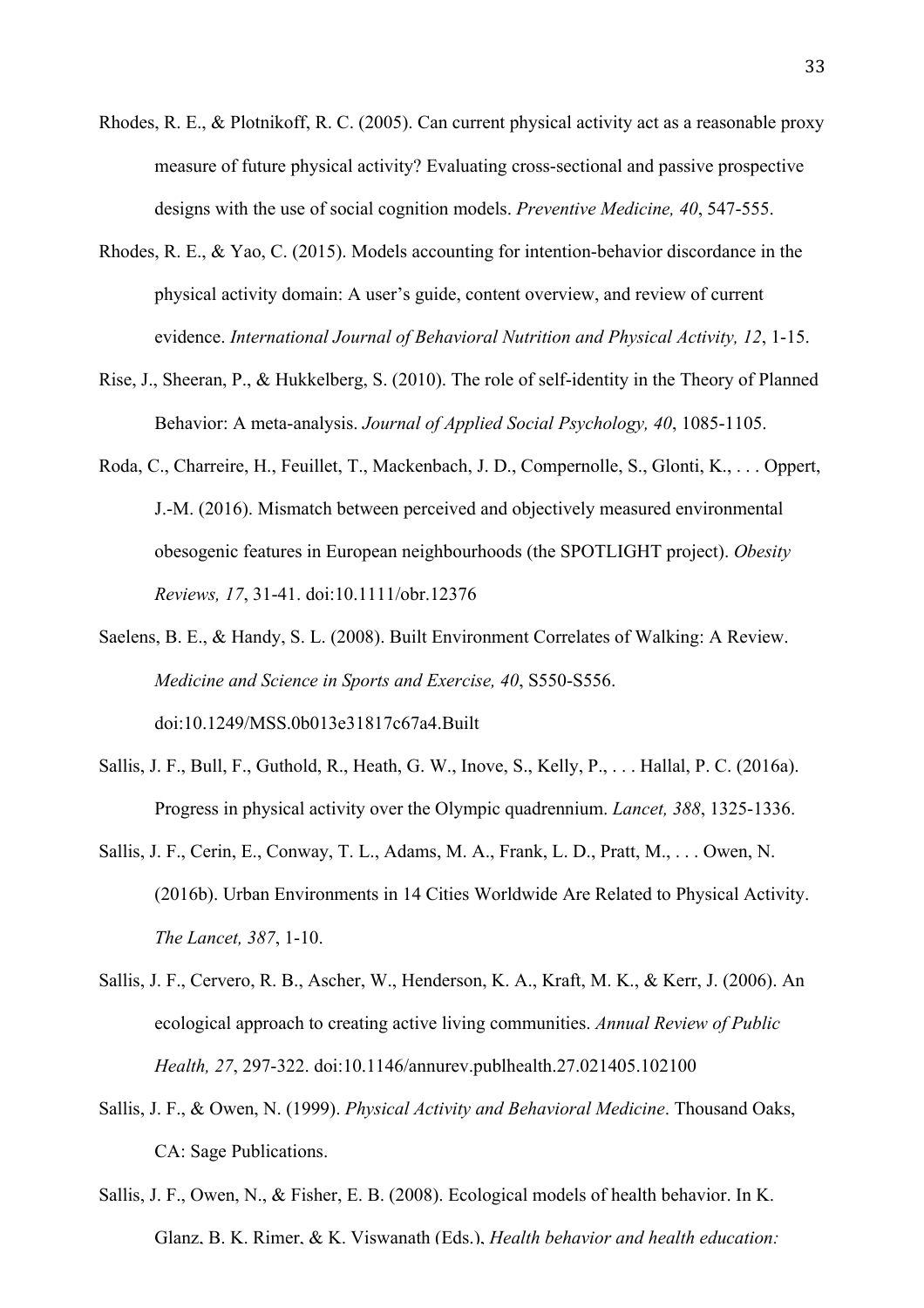- Schlicht, W., Ebner-Priemer, U. W., & Kanning, M. (2013). Ecological momentary assessment and intervention in physical activity and well-being: Affective reactions, social-cognitive factors, and behaviors as determinants of physical activity and exercise. *Frontiers in Psychology, 4*, 1-3. doi:10.3389/fpsyg.2013.00916
- Sebire, S., Standage, M., & Vansteenkiste, M. (2008). Development and validation of the Goal Content for Exercise Questionnaire. *Journal of Sport and Exercise Psychology, 30*, 353- 378.
- Segar, M. L., Guérin, E., Phillips, E., & Fortier, M. (2016). From a Vital Sign to Vitality: Selling Exercise So Patients Want to Buy It. *Curr Sports Med Rep., 15*, 276-281.
- Silva, M. N., Marques, M. M., & Teixeira, P. J. (2014). Testing theory in practice: The example of self-determination theory-based interventions. *The European Health Psychologist, 16*, 171-180.
- Silva, M. N., Sánchez-Oliva, D., Brunet, J., Williams, G. C., Teixeira, P. J., & Palmeira, A. L. (2017). "What Goes Around Comes Around": Antecedents, Mediators, and Consequences of Controlling vs. Need-Supportive Motivational Strategies Used by Exercise Professionals. *Annals of Behavioral Medicine*.
- Søgaard, A. J., Selmer, R., Bjertness, E., & Thelle, D. (2004). The Oslo Health Study : The impact of self-selection in a large , population-based survey. *International Journal for Equity in Health, 12*, 1-12.
- Spencer, L., Adams, T. B., Malone, S., Roy, L., & Yost, E. (2006). Applying the transtheoretical model to exercise: a systematic and comprehensive review of the literature. *Health Promot. Pract., 7*, 428-443.
- Steenhuis, I. H. M., Nooy, S. B. C., Moes, M. J. G., & Schuit, A. J. (2009). Financial barriers and pricing strategies related to participation in sports activities: the perceptions of people of low income. *Journal of physical activity & health, 6*, 716-721.
- Stets, J. E., & Burke, P. J. (2000). Identity theory and social identity theory. *Social Psychology Quarterly, 63*, 224-237.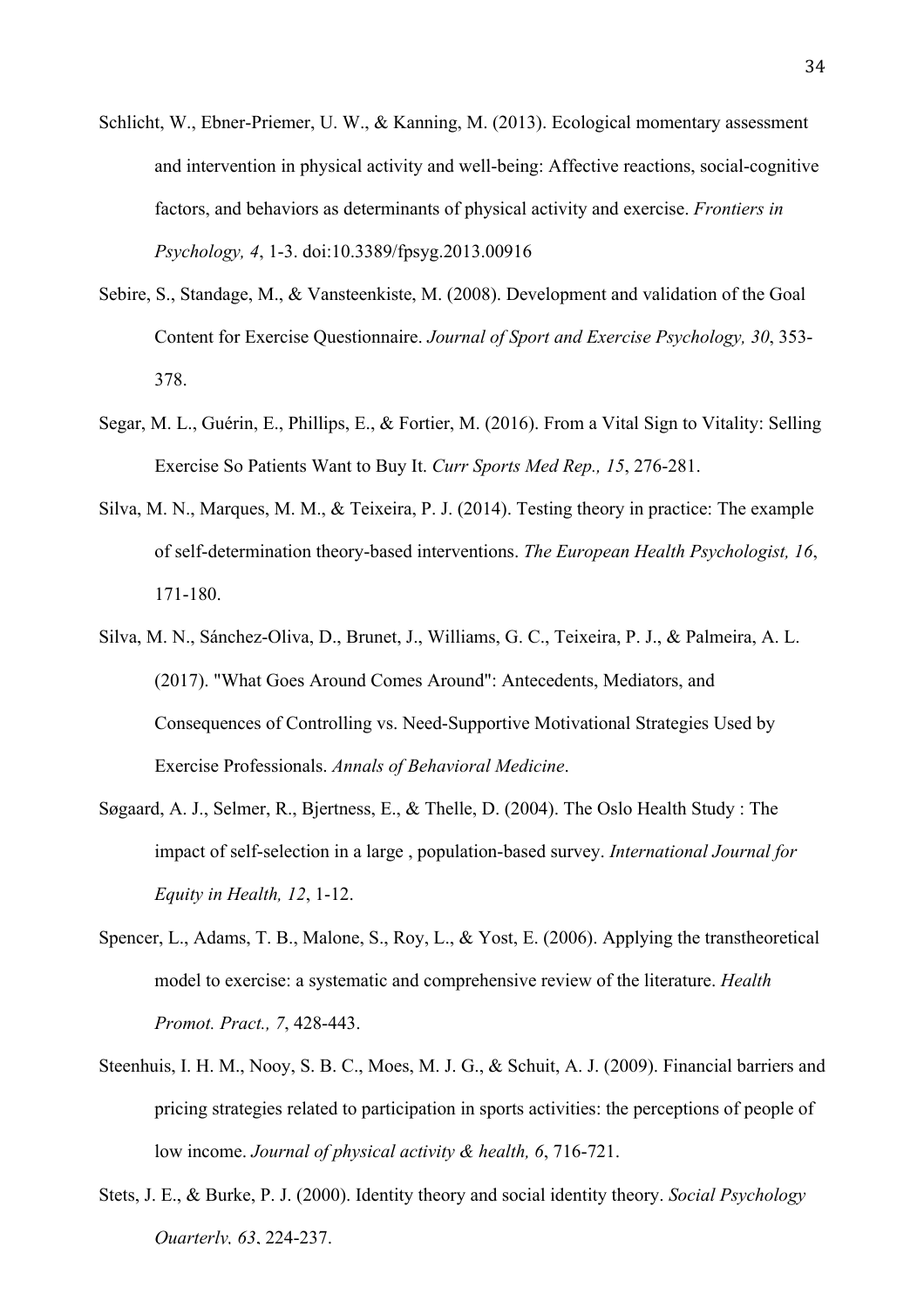- Swinburn, B., Egger, G., & Raza, F. (1999). Dissecting obesogenic environments: the development and application of a framework for identifying and prioritizing environmental interventions for obesity. *Preventive Medicine, 29*, 563-570.
- Symons-Downs, D., & Hausenblas, H. A. (2005). Exercise behavior and the theories of reasoned action and planned behavior: a meta-analytic update. *J. Phys. Act. Health., 2*, 76-97.
- Teixeira, P. J. (2016). Health Behavior Change: A Field Just Picking Up Speed. A Comment on Ogden (2016). *Health Psychology Review, 10*, 269-273.
- Teixeira, P. J., Carraça, E. V., Markland, D., Silva, M. N., & Ryan, R. M. (2012). Exercise, physical activity, and self-determination theory: A systematic review. *Int. J. Behav. Nutr. Phys. Act, 9*.
- Teixeira, P. J., Carraça, E. V., Marques, M., Rutter, H., Oppert, J. M., De Bourdeaudhuij, I., . . . Brug, J. (2015). Sucessful behavior change in obesity interventions in adults: A systematic review of self-regulation mediators. *BMC Medicine, 13*, 84.
- Telama, R., Yang, X., Leskinen, E., Kankaanpää, A., Hirvensalo, M., Tammelin, T., . . . Raitakari, O. T. (2014). Tracking of physical activity from early childhood through youth into adulthood. *Medicine and Science in Sports and Exercise, 46*, 955-962.
- Treiber, F. A., Baranowski, T., Braden, D. S., Strong, W. B., Levy, M., & Knox, W. (1991). Social support for exercise: Relationship to physical activity in young adults. *Preventive Medicine, 20*, 737-750. doi:10.1016/0091-7435(91)90068-F
- Trost, S. G., Owen, N., Bauman, A. E., Sallis, J. F., & Brown, W. (2002). Correlates of adults' participation in physical activity: review and update. *Medicine and Science in Sports and Exercise, 34*(12), 1996-2001.
- Ueshima, K., Fujiwara, T., Takao, S., Suzuki, E., Iwase, T., Doi, H., . . . Kawachi, I. (2010). Does social capital promote physical activity? A population-based study in Japan. *PloS One, 5*. doi:10.1371/journal.pone.0012135
- Van Cauwenberg, J., De Bourdeaudhuij, I., De Meester, F., Van Dyck, D., Salmon, J., Clarys, P., & Deforche, B. (2011). Relationship between the physical environment and physical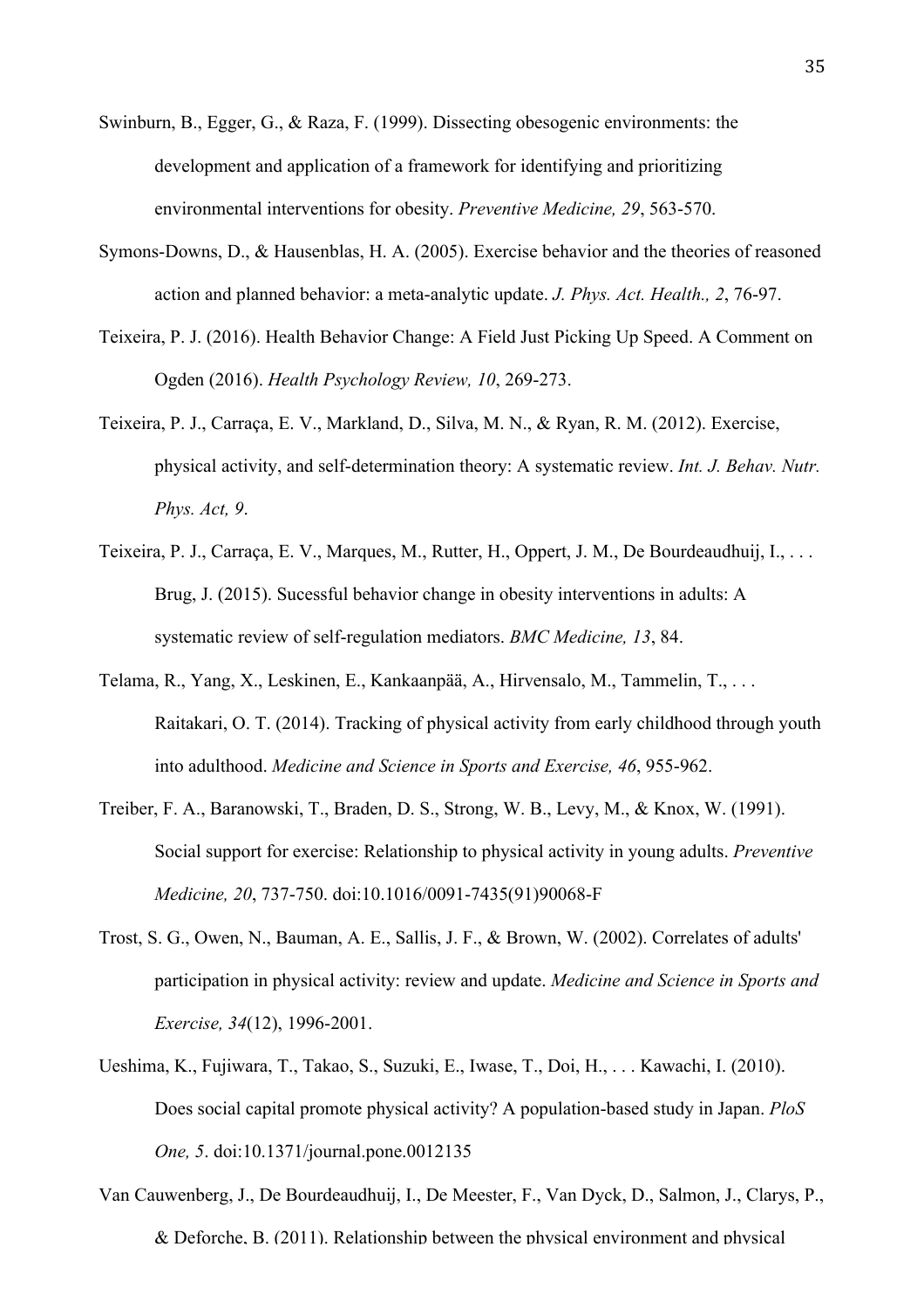- Van Hoecke, A. S., Delecluse, C., Opdenacker, J., Lipkens, L., Martien, S., & Boen, F. (2013). Long-term effectiveness and mediators of a need-supportive physical activity coaching among Flemish sedentary employees. *Health Promotion International, 28*(3), 407-417. doi:10.1093/heapro/das025
- Van Holle, V., Deforche, B., Van Cauwenberg, J., Goubert, L., Maes, L., Van de Weghe, N., & De Bourdeaudhuij, I. (2012). Relationship between the physical environment and different domains of physical activity in European adults: a systematic review. *BMC Public Health, 12*, 807. doi:10.1186/1471-2458-12-807
- Van Holle, V., Van Cauwenberg, J., De Bourdeaudhuij, I., Deforche, B., Van de Weghe, N., & Van Dyck, D. (2016). Interactions between neighborhood social environment and walkability to explain belgian older adults??? physical activity and sedentary time. *International Journal of Environmental Research and Public Health, 13*. doi:10.3390/ijerph13060569
- Weman-Josefsson, K., Johnson, U., & Lindwall, M. (2016). Zooming in on the Effects: a Controlled Trial on Motivation and Exercise Behaviour in a Digital Context. *Current Psychology (New Brunswick, N.J.)*. doi:doi:10.1007/s12144-016-9508-1
- West, R. (2005). Time for a change: putting the Transtheoretical (Stages of Change) Model to rest. *Addiction, 100*, 1036-1039.

WHO. (2017). Global status report on noncommunicable diseases. Geneva, Switzerland: World Health Organization, 2014. Retrieved from http://apps.who.int/iris/bitstream/10665/148114/1/9789241564854 eng.pdf?ua=1

- Williams, D. M. (2008). Exercise, affect, and adherence: An integrated model and a case for selfpaced exercise. *J Sport Exerc Psychol., 30*, 471-496.
- Williams, D. M., & Evans, D. R. (2014). Current emotion research in health behavior science. *Emot Rev., 6*, 282-292.
- Williams, D. M., & Rhodes, R. E. (2016). The confounded self-efficacy construct: conceptual analysis and recommendations for future research. *Health Psychology Review, 10*, 113-